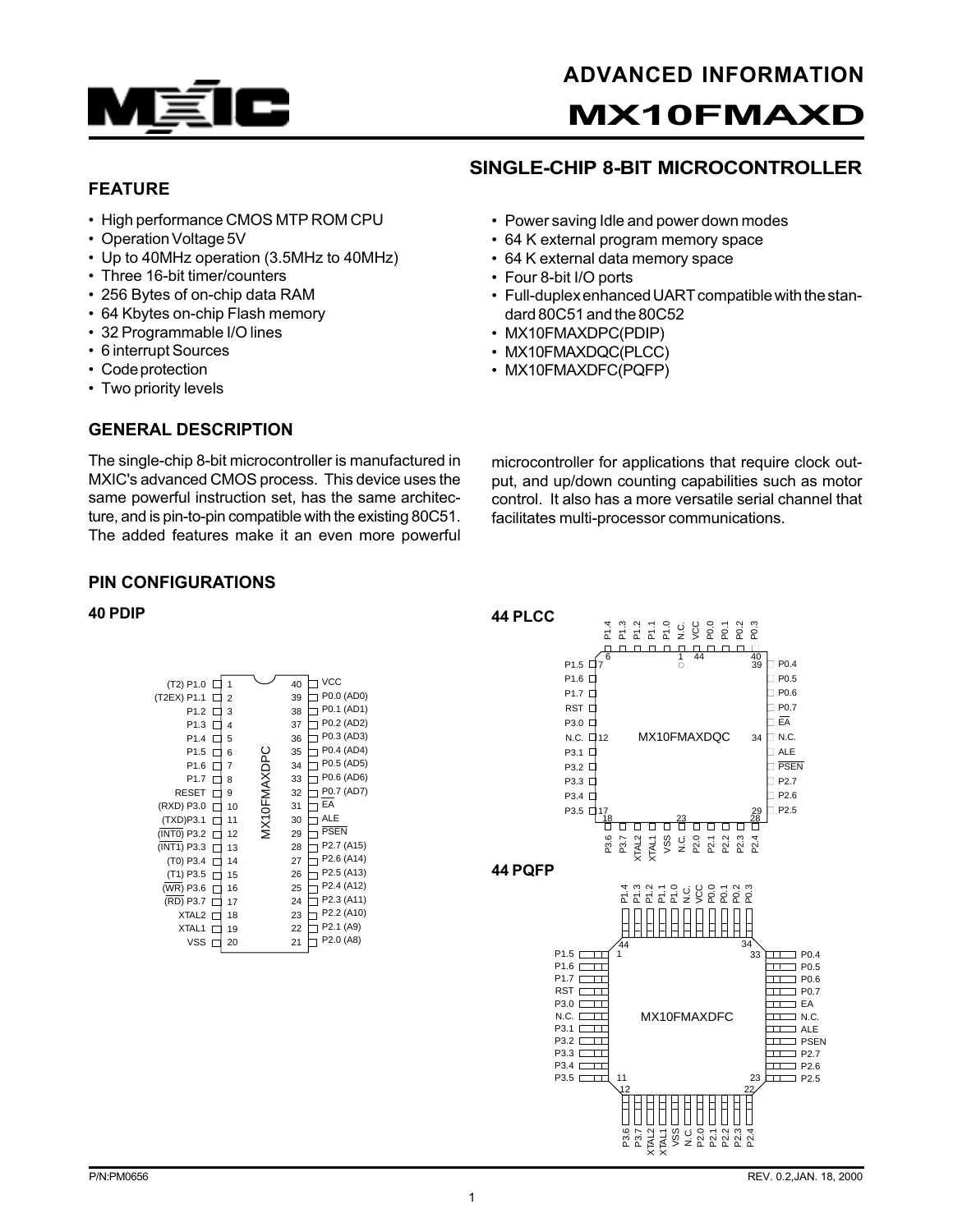

MX10FMAXD

## BLOCK DIAGRAM

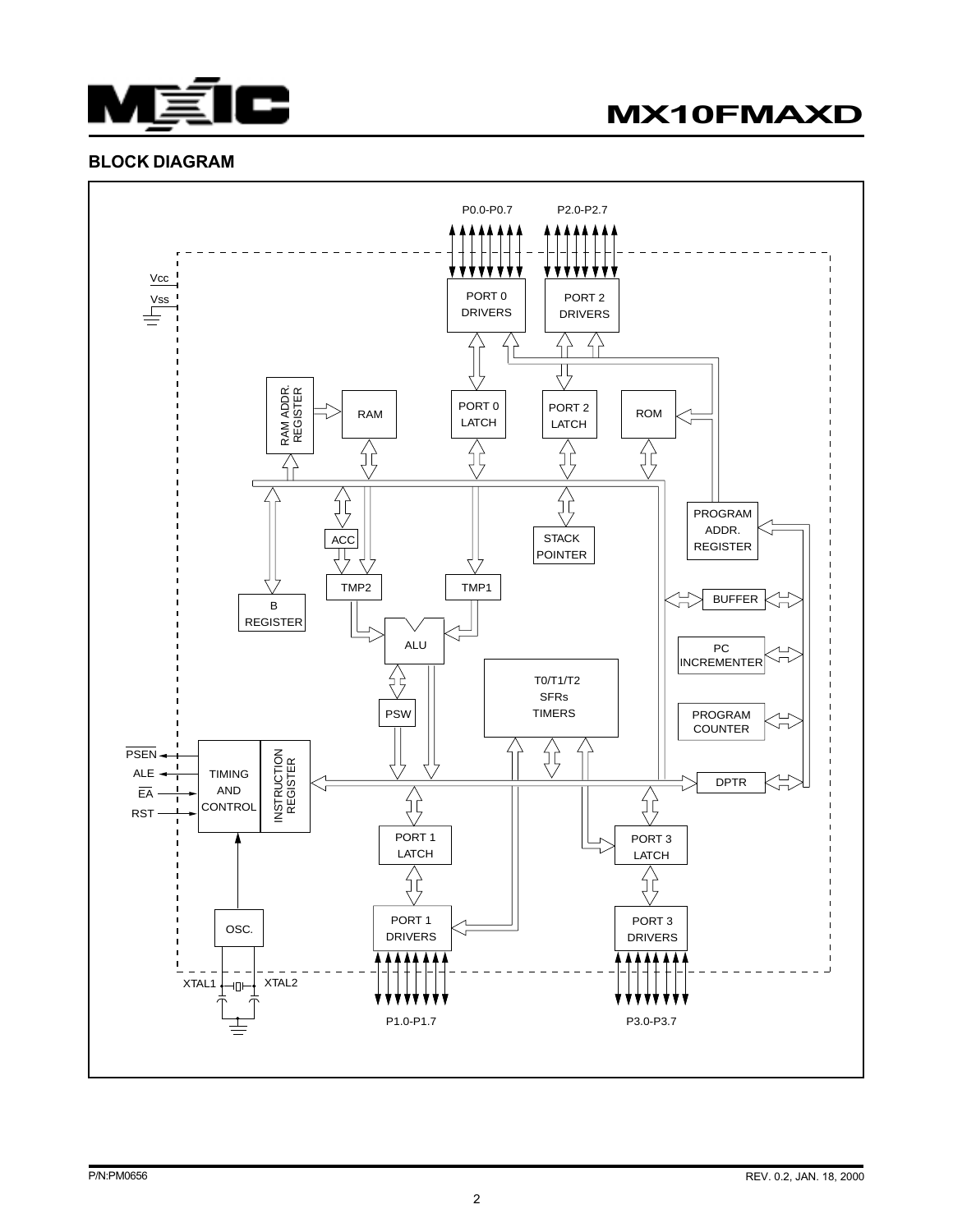

# MX10FMAXD

# PROCESS INFORMATION

This device is manufactured on a MXIC CMOS process.

#### PIN DESCRIPTIONS

VCC : Supply voltage.

VSS : Circuit ground.

Port 0 : Port 0 is an 8-bit, open drain, bidirectional I/O port. As an output port each pin can sink several LS TTL inputs. Port 0 pins that have 1's written to them float, and in that state can be used as high-impedance inputs.

Port 0 is also the multiplexed low-order address and data bus during accesses to external Program and Data Memory. In this application it uses strong internal pullups when emitting 1's, and can source and sink serveral LS TTL inputs.

Port 1 : Port 1 is an 8-bit bidirectional I/O port with internal pullups. The port 1 output buffers can drive LS TTL inputs. Port 1 pins that have 1's written to them are pulled high by the internal pullups, and in that state can be used as inputs. As inputs, Port 1 pins that are externally pulled low will source current (IIL, on the data sheet) because of the internal pullups.

In additional, Port 1 serves the functions of the following special features of the MX10FMAXD :

| Port Pin         | <b>Alternate Function</b>            |
|------------------|--------------------------------------|
| P <sub>1.0</sub> | T2 (External Count Input to Timer/   |
|                  | Counter 2), Clock-Out                |
| P <sub>1.1</sub> | T2EX (Timer/Counter 2 Capture/Reload |
|                  | Trigger and Direction Control)       |

Port 2 : Port 2 is an 8-bit bidirectional I/O port with internal pullups. The port 2 output buffers can drive LS TTL inputs. Port 2 pins that have 1's written to them are pulled high by the internal pullups, and in that state can be used as inputs. As inputs, Port 2 pins that are externally pulled low will source current (IIL, on the data sheet) because of the internal pullups.

Port 2 emits the high-order address byte during fetches from external Program Memory and during accesses to external Data Memory that use 16-bit addresses (MOVX @DPTR). In this application it uses strong internal pullups when emitting 1's. During accesses to external Data Memory that use 8-bit addresses (MOVX @Ri), Port 2 emits the contents of the P2 Special Function Register.

Port 3 : Port 3 is an 8-bit bidirectional I/O port with internal pullups. The port 3 output buffers can drive LS TTL inputs. Port 3 pins that have 1's written to them are pulled high by the internal pullups, and in that state can be used as inputs. As inputs, Port 3 pins that are externally pulled low will source current (IIL, on the data sheet) because of the internal pullups.

Port 3 also serves the function of various special features of the 8051 Family, as listed below :

| Port Pin         | <b>Alternate Function</b>              |
|------------------|----------------------------------------|
| P <sub>3.0</sub> | RXD (serial input port)                |
| P <sub>3.1</sub> | TXD (serial output port)               |
| P <sub>3.2</sub> | INTO (external interrupt 0)            |
| P <sub>3.3</sub> | INT1 (external interrupt 1)            |
| P <sub>3.4</sub> | T0 (Timer 0 external input)            |
| P <sub>3.5</sub> | T1 (Timer 1 external input)            |
| P <sub>3.6</sub> | WR (external data memory write sttobe) |
| P <sub>3.7</sub> | RD (external data memory read strobe)  |
|                  |                                        |

RST : Reset input. A high on this pin for two machine cycles while the oscillator is running resets the device. The port pins will be driven to their reset condition when a minimum VIHI voltage is applied whether the oscillator is running or not. An internal pulldown resistor permits a power-on reset with only a capacitor connected to VCC.

ALE : Address Latch Enable output pulse for latching the low byte of the address during accesses to external memory.

In normal operation ALE is emitted at a constant rate of 1/6 the oscillator frequency, and may be used for external timing or clocking purposes. Note, however, that one ALE pulse is skipped during each access to external Data Memory.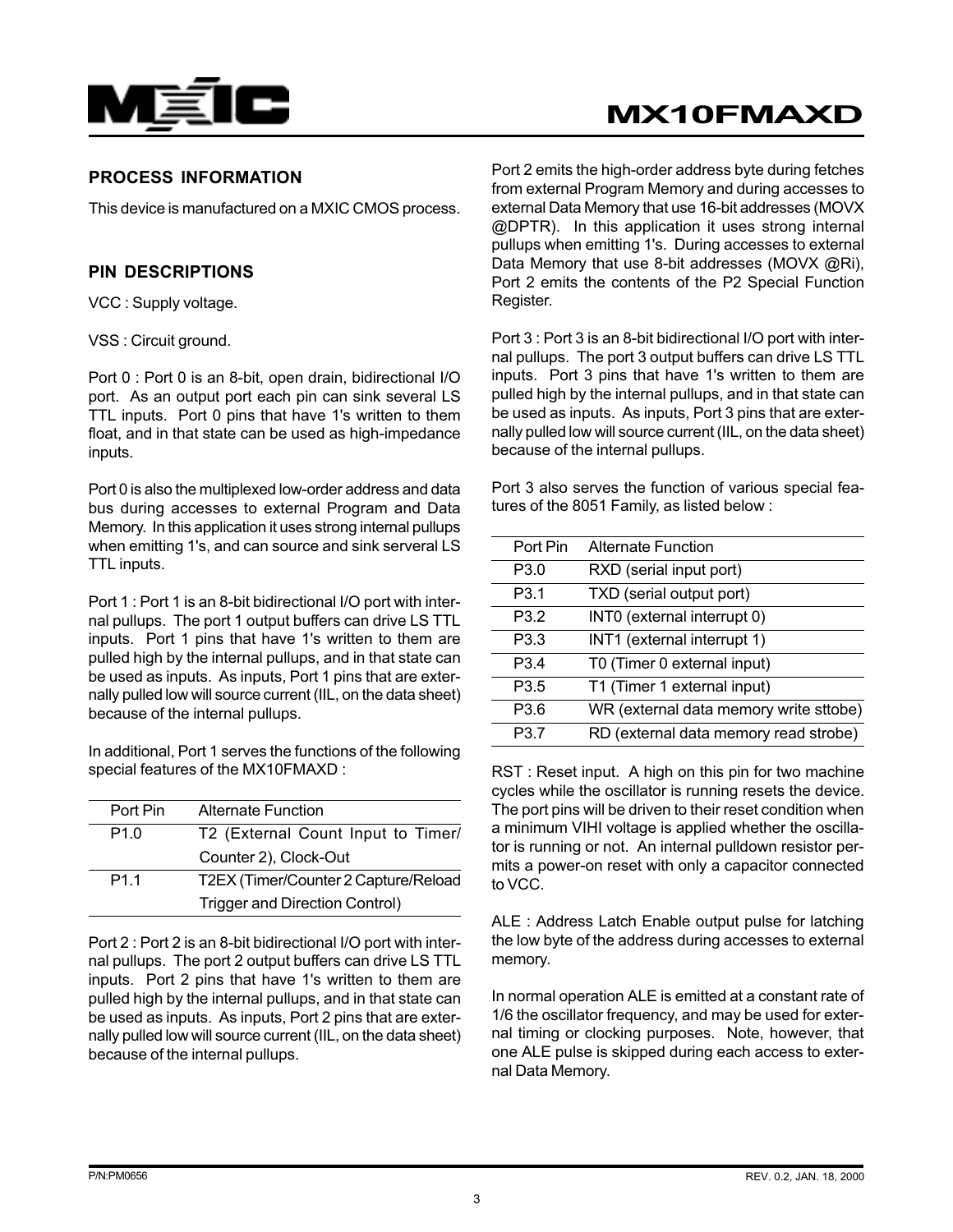

If desired, ALE operation can be disabled by setting bit 5 of SFR location 87H (PCON). With this bit set, the pin is weakly pulled high. However, the ALE disable feature will be suspended during a MOVX or MOVC instruction, idle mode, power down mode. The ALE disable feature will be terminated by reset. When the ALE disable feature is suspended or terminated, the ALE pin will no longer be pulled up weakly. Setting the ALE-disable bit has no affect if the micrcontroller is in external execution mode.

Throughout the remainder of this data sheet, ALE will refer to the signal coming out of the ALE pin, and the pin will be referred to as the ALE pin.

PSEN: Program Store Enable is the read strobe to external Program Memory.

When the MX10FMAXD is executing code from external Program memory, PSEN is activated twice each machine cycle, except that two PSEN activations are skipped during each access to external Data memory.

EA/VPP : Extrernal Access enable. EA must be strapped to VSS in order to enable the twiceto fetch code from external Program Memory locations 0000H to 0FFFFH. EA will be internally latched on reset.

EA should be strapped to VCC for internal program executions.

XTAL1 : Input to the inverting oscillator amplifier.

XTAL2 : Output from the inverting oscillator amplifier.

#### OSCILLATOR CHARACTERISTICS

XTAL1 and XTAL2 are the input and output, respectively, of a inverting amplifier which can be configured for use as an on-chip oscillator, as shown in Figure 3. Either a quartz crystal or ceramic resonator may be used.



To drive the device from an external clock source, XTAL1 should be driven, while XTAL2 floats, as shown in Figure 4. There are no requirememts on the duty cycle of the external clock signal, since the input to the internal clocking circuitry is through a divide-by-two flip-flop, but minimum and maximum high and low times specified on the data sheet must be observed.

An external oscillator may encounter as much as a 100 pF load at XTAL1 when it starts up. This is due to interaction between the amplifer and its feedback capacitance. Once the external signal meets the VIL and VIH specifications the capacitance will not exceed 20 pF.

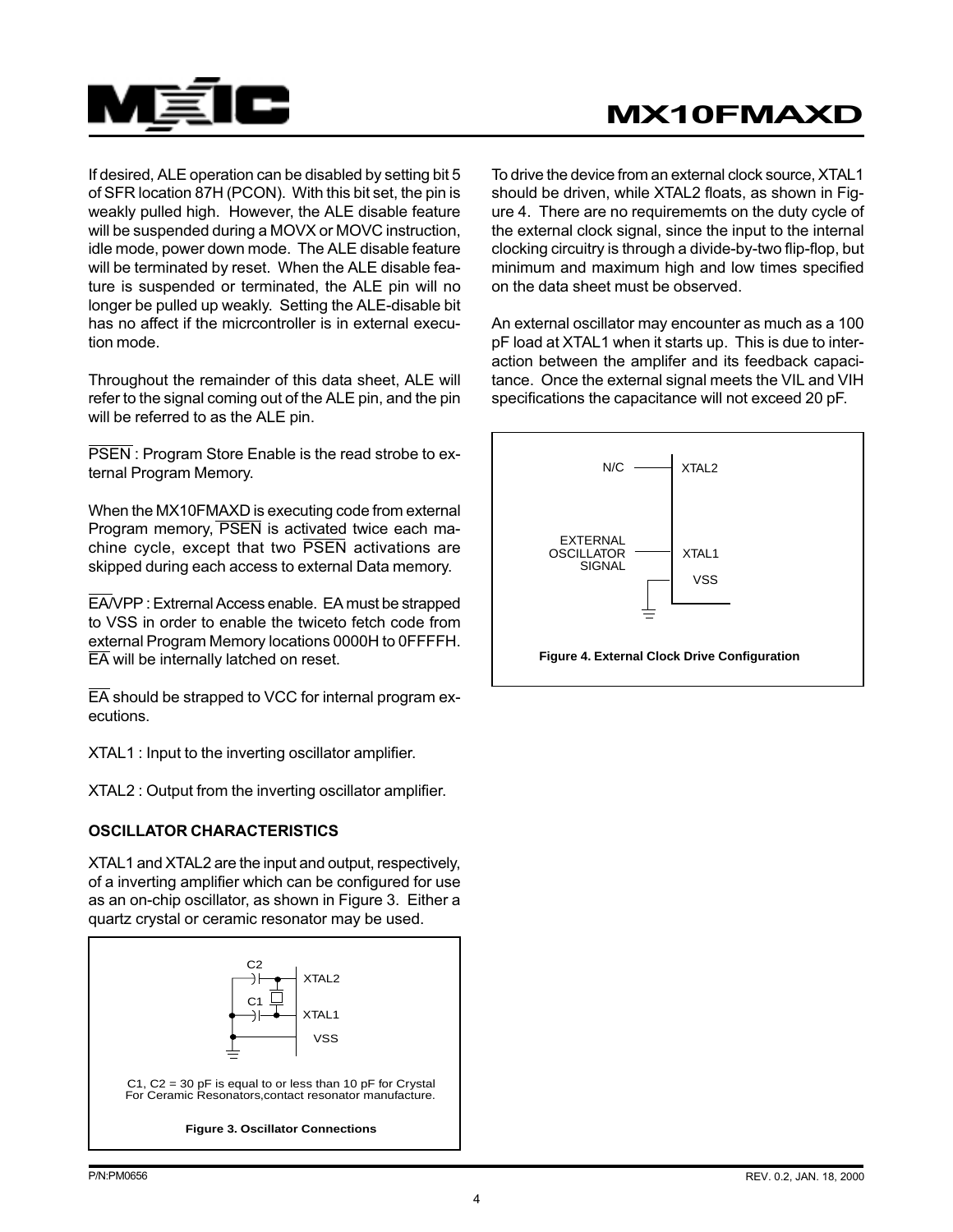

#### IDLE MODE

The user's software can invoke the Idle Mode. When the microcontroller is in this mode, power consumption is reduced. The Special Function Registers and the onboard RAM retain their values during Idle, but the processor stops executing instructions. Idle Mode will be exited if the chip is reset or if an enabled interrupt occurs.

#### ABSOLUTE MAXIMUM RATING\*

| Ambient Temperature Under Bias  | $0^\circ \text{C}$ to $70^\circ \text{C}$ |
|---------------------------------|-------------------------------------------|
| Storage Temperature             | $-65$ °C to $+150$ °C                     |
| Voltage on Any Other Pin to VSS | $-0.5V$ to $+6.5V$                        |
| IOL Per I/O Pin                 | 15mA                                      |
| <b>Power Dissipation</b>        | 1.5W                                      |

(Based on PACKAGE heat transfer limitations, not device consumption)

| <b>Mode</b> | <b>Program Memory</b> | <b>ALE</b> | <b>PSEN</b> | PORT <sub>0</sub> | PORT <sub>1</sub> | PORT <sub>2</sub> | PORT <sub>3</sub> |
|-------------|-----------------------|------------|-------------|-------------------|-------------------|-------------------|-------------------|
| Idle        | Internal              |            |             | Data              | Data              | Data              | Data              |
| Idle        | External              |            |             | Float             | Data              | Address           | Data              |
| Power Down  | Internal              |            |             | Data              | Data              | Data              | Data              |
| Power Down  | External              |            |             | Float             | Data              | Data              | Data              |

#### POWER DOWN MODE

To save even more power, a Power Down mode can be invoked by software. If this mode, the oscillator is stopped and the instruction that invoked Power Down is the last instruction executed. The on-chip RAM and Special Function Registers retain their values until the Power Down mode is terminated.

On the MX10FMAXD either a hardware reset or an external interrupt can cause an exit from Power Down. Reset redefines all the SFRs but does not change the onchip RAM. An external interrupt allows both the SFRs and on-chip RAM to retain their values.

To properly terminate Power Down, the reset or external interrupt should not be executed before VCC is restored to its normal operating level, and must be held active long enough for the oscillator to restart and stabilize (normally less than 10 ms).

With an external interrupt, INT0 and INT1 must be enabled and configured as level-sensitive. Holding the pin low restarts the oscillator but bringing the pin back high completes the exit. Once the interrupt is serviced, the next instruction to be executed after RETI will be the one following the instruction that put the device into Power Down.

#### Program Memory

MX10FMAXD internal program can be protected by 3 Program Lock Bits. The following table is the meaning for 3 protection levels:

|   |   | LEVEL LOCK1 LOCK2 LOCK3 PROTECTION DESCRIPTION                                |
|---|---|-------------------------------------------------------------------------------|
|   |   | No Program Lock feature enabled                                               |
| P |   | extrnal MOVC is disabled                                                      |
|   |   | Same as 1, plus normal read, program-verify and erase-verify are all disabled |
| P | P | Same as 2, plus all instructions will be fetched only from internal ROM       |

#### Table 3 3 level ROM code protection

#### Note

1. Program Lock Bits can be reset only by chip erase operation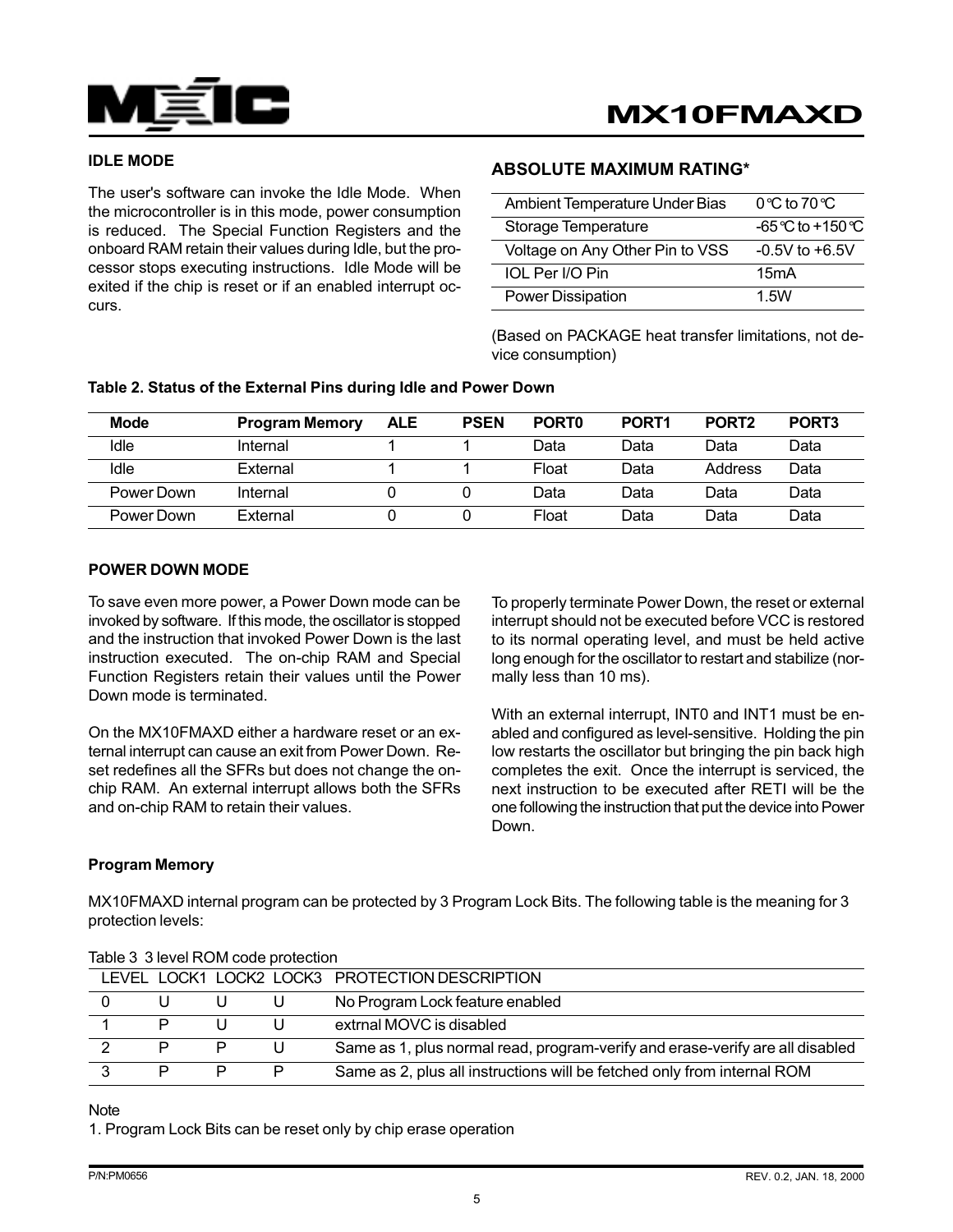

# 5. PROGRAMMING SPECIFICATION

# 5.1 Parallel Programming Mode

The Following is the setting for parallel programming mode.



| <b>PIN NAME</b>                  | <b>SYMBOL</b>            | <b>FUNCTION</b>                      |
|----------------------------------|--------------------------|--------------------------------------|
| $P1.0 \sim P1.7$                 | $AO - A7$                | Input low order address bits         |
| $P2.0 \sim P2.5, P3.4 \sim P3.5$ | $A8 \sim A13$ , A14 ~A15 | Input high order address bits        |
| $PO.0 \sim PO.7$                 | $Q_0 \sim Q_7$           | Data Input/Output                    |
| P <sub>3.3</sub>                 | $\overline{\text{CE}}$   | Chip Enable Input                    |
| P <sub>2.7</sub>                 | <b>OE</b>                | <b>Output Enable Input</b>           |
| <b>ALE</b>                       | <b>WE</b>                | Write Enable Input                   |
| $E\overline{A}$                  | Vpp                      | Program Supply Voltage, 12.5~13Volts |
| P3.7, P3.1, P3.0                 | $MS2 \sim MS0$           | <b>Flash Mode Selection</b>          |
| VDD.                             | VDD.                     | Power Supply Voltage (+5V)           |
| <b>GND</b>                       | <b>GND</b>               | <b>Ground Pin</b>                    |

Notice for speed progamming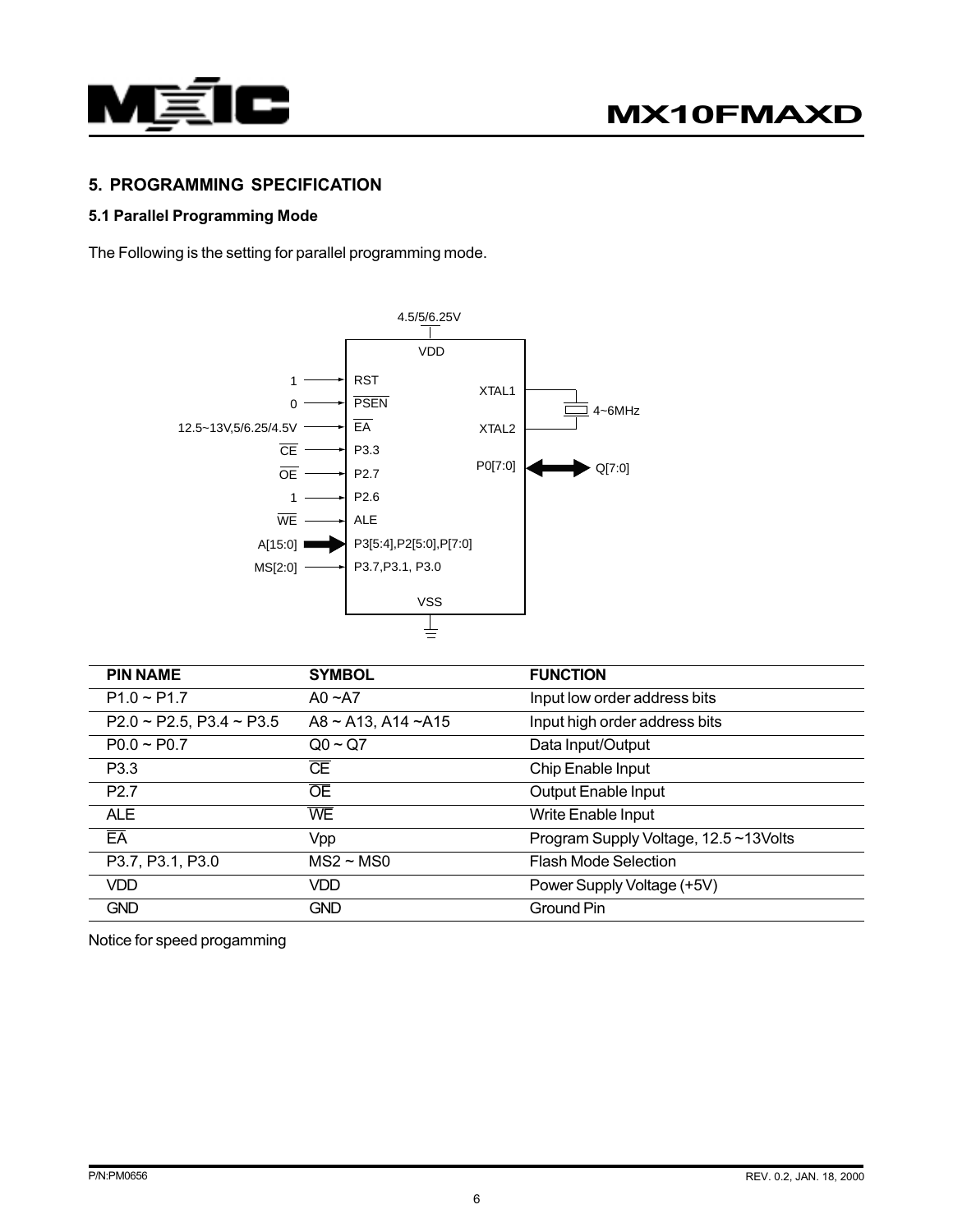

# 5.1.1 Table of parallel programming modes

| <b>External</b>        | EA       | <b>VDD</b> | P3.3        | <b>P2.7</b> | <b>ALE</b>   | P3[5:4], | P3.7, | P0[7:0]     |
|------------------------|----------|------------|-------------|-------------|--------------|----------|-------|-------------|
| Pin                    |          |            |             |             |              | P2[5:0], | P3.1, |             |
|                        |          |            |             |             |              | P1[7:0]  | P3.0  |             |
| Standby                | X        | 5V         | 1           | X           | X            | X        | X     | Z           |
| <b>Read Signature</b>  | 5V       | 5V         | $\mathbf 0$ | 0           | 1            | $P1.0=0$ | 000   | MftID=C2H   |
|                        |          |            |             |             |              | $P1.0=1$ |       | DID=F0H     |
| Program                | 12.5~13V | 6.25V      | $\mathbf 0$ | 1           | 100us pulses | address  | 011   | <b>DATA</b> |
| Program Verify         | 12.5~13V | 6.25V      | $\mathbf 0$ | $\mathbf 0$ |              | address  | 010   | <b>DATA</b> |
| Pgm Lock bit #1        | 12.5~13V | 6.25V      | $\mathbf 0$ | 1           | 100us pulses | X        | 111   | X           |
| Pgm Lock bit #2        | 12.5~13V | 6.25V      | $\mathbf 0$ | 1           | 100us pulses | X        | 110   | X           |
| Pgm Lock bit #3        | 12.5~13V | 6.25V      | $\mathbf 0$ | 1           | 100us pulses | X        | 100   | X           |
| Pgm verify Lock bits   | 6.25V    | 6.25V      | $\mathbf 0$ | $\mathbf 0$ |              | X        | 101   | $PO[3:1]=$  |
|                        |          |            |             |             |              |          |       | LOGK[3:1]   |
| Erase verify LOCK bits | 4.5V     | 4.5V       | $\mathbf 0$ | $\mathbf 0$ | 1            | X        | 101   | $PO[3:1]=$  |
|                        |          |            |             |             |              |          |       | LOGK[3:1]   |
| Chip Erase             | 12.5~13V | 6.25V      | $\mathbf 0$ | 1           | 0.5sec pulse | X        | 010   | X           |
| <b>Erase Verify</b>    | 12.5~13V | 4.5V       | $\mathbf 0$ | $\mathbf 0$ | 1            | address  | 011   | <b>DATA</b> |
| Normal Read            | X        | 5V         | $\mathbf 0$ | $\mathbf 0$ | 1            | address  | 100   | <b>DATA</b> |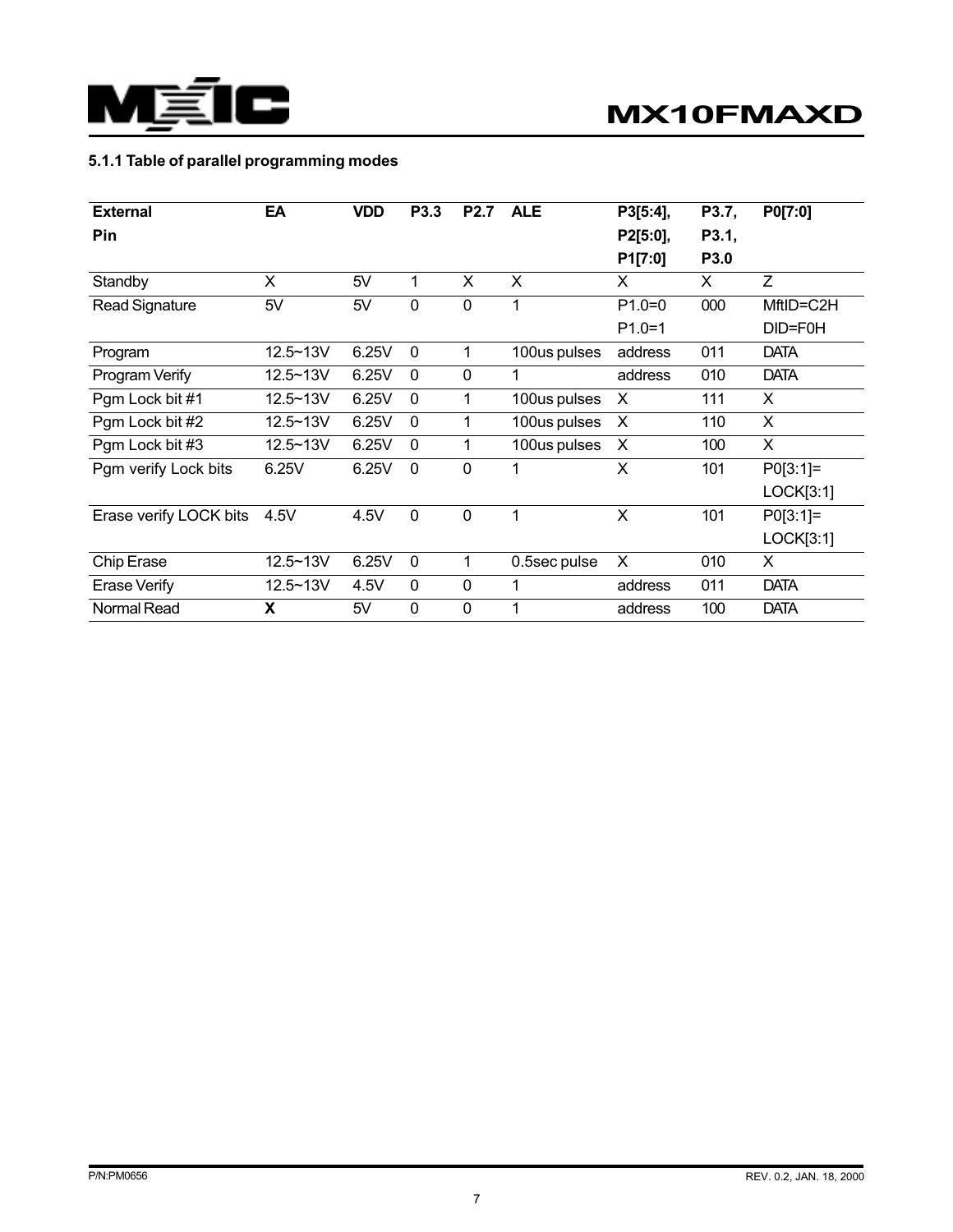

#### 5.1.2 Timing Waveform in Parallel Programming Mode

### READ SIGNATURE AND NORMAL READ WAVEFORM



|      | tAA | ICE | tOE. | tDF |  |
|------|-----|-----|------|-----|--|
| Mim. |     |     |      |     |  |
| Max. | 120 | 120 | 70   | 20  |  |
| unit | ns  | ns  | ns   | ns  |  |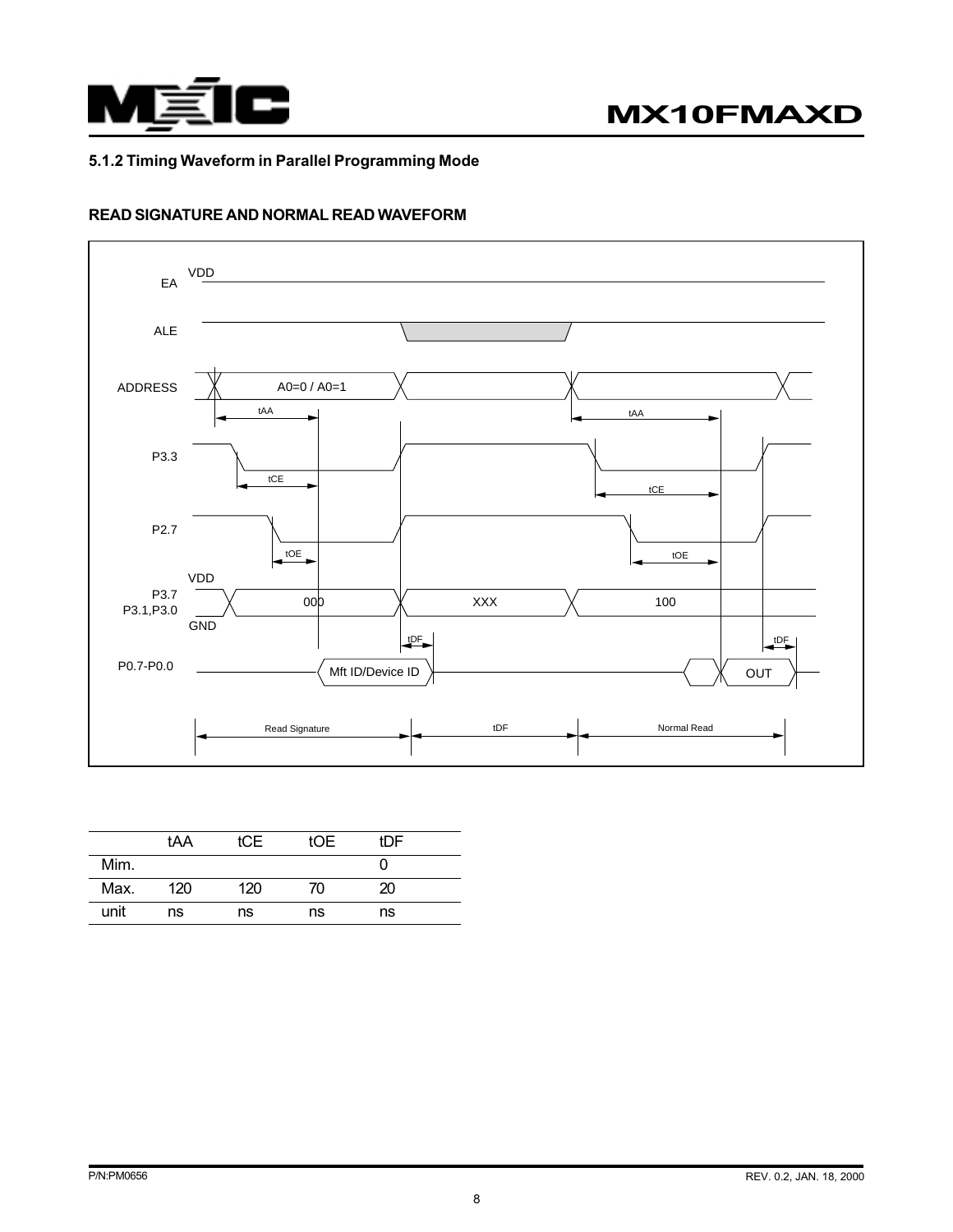

# MX10FMAXD

#### ERASE AND VERIFY FLOWCHART

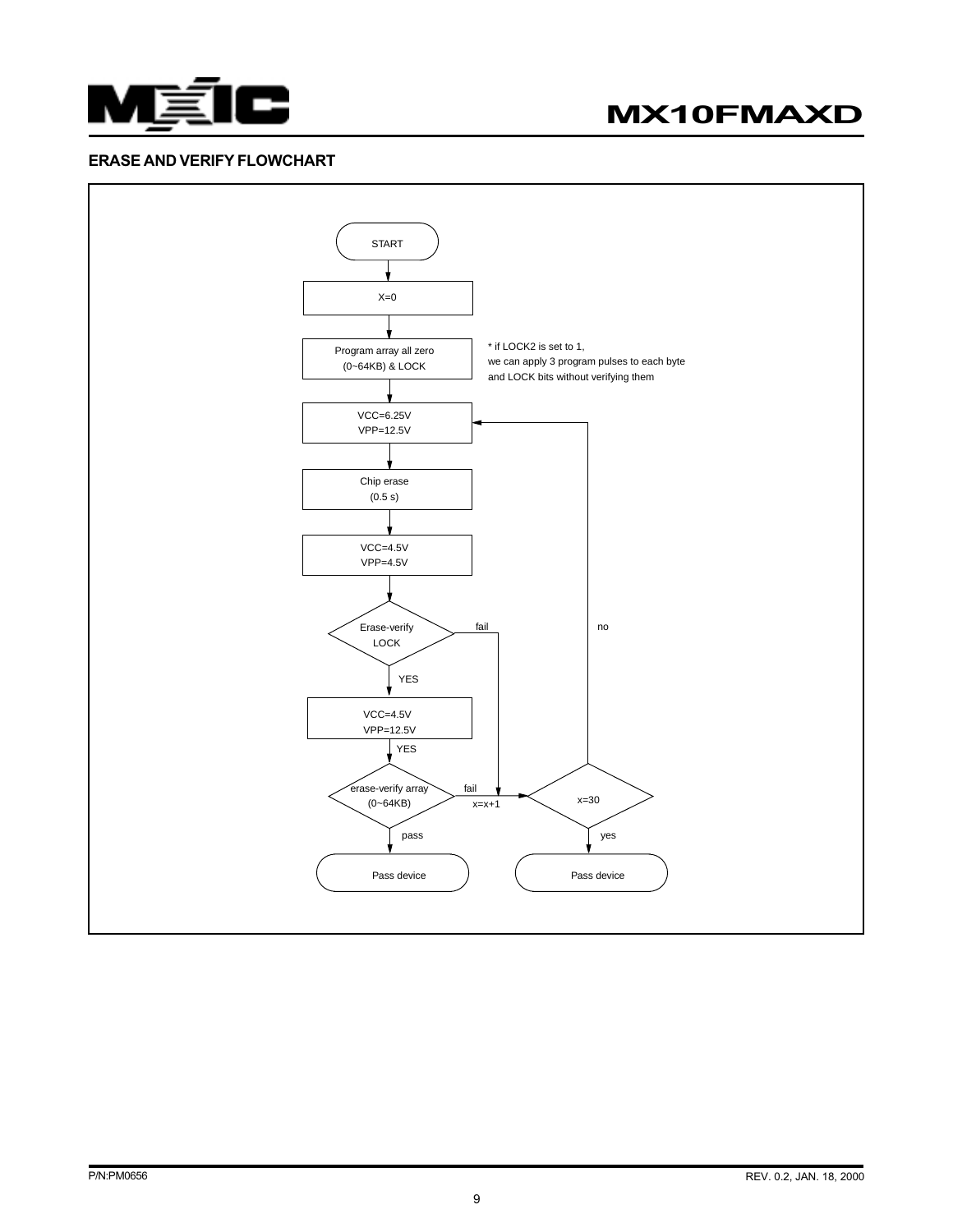

#### ERASE AND ERASE VERIFY WAVEFORM



|      | tDS | tDH | tVPS | tMS | tCES | tER | tEW  | tEV |
|------|-----|-----|------|-----|------|-----|------|-----|
| Mim. |     |     |      |     |      | 0.5 | 0.45 |     |
| Max. |     |     |      |     |      |     | 0.55 | 240 |
| unit | us  | us  | us   | us  | us   | o   |      | ns  |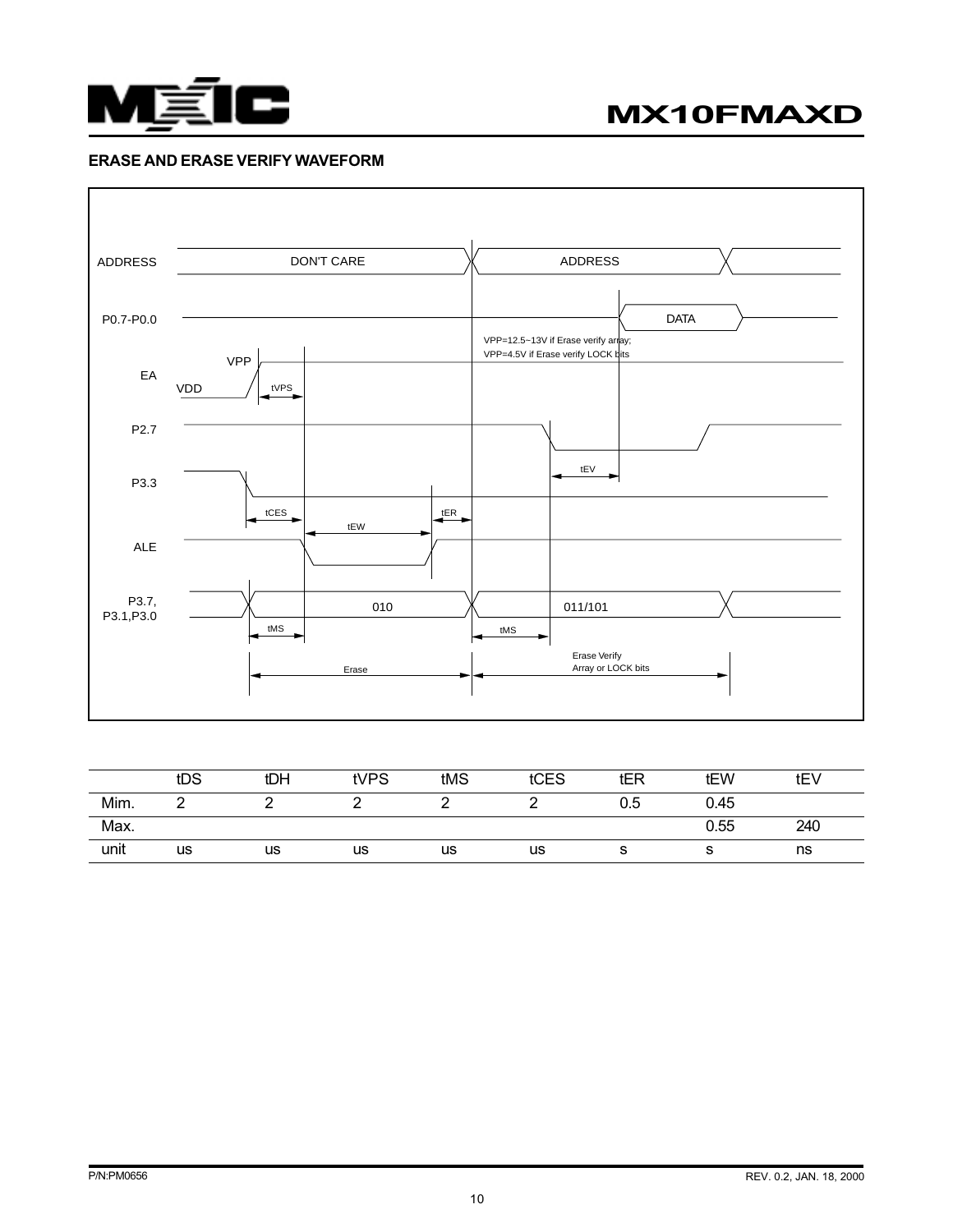

# MX10FMAXD

#### PROGRAM AND PROGRAM VERIFY FLOWCHART

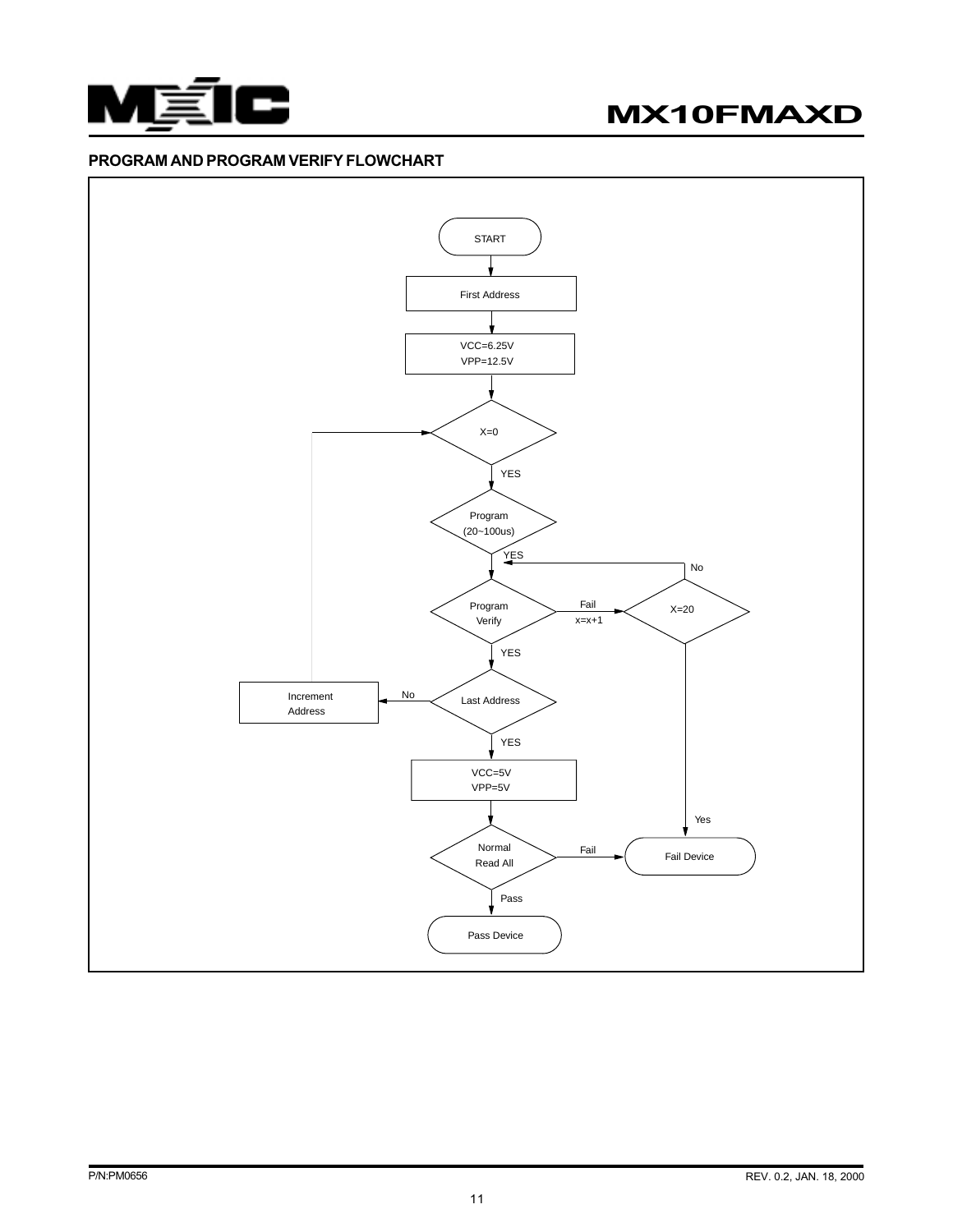



#### PROGRAM AND PROGRAM VERIFY FLOWCHART



|      | ັບ ເບ | ື  | . .       | $\cdots$ | ື  | ww | .  | . <i>.</i> | $\mathbf{u}$ |
|------|-------|----|-----------|----------|----|----|----|------------|--------------|
| Mim. |       |    |           |          |    |    |    | ഹ<br>2U    |              |
| Max. |       |    |           |          |    |    |    | 105        | 240          |
| unit | us    | us | <b>us</b> | us       | us | us | us | us         | ns           |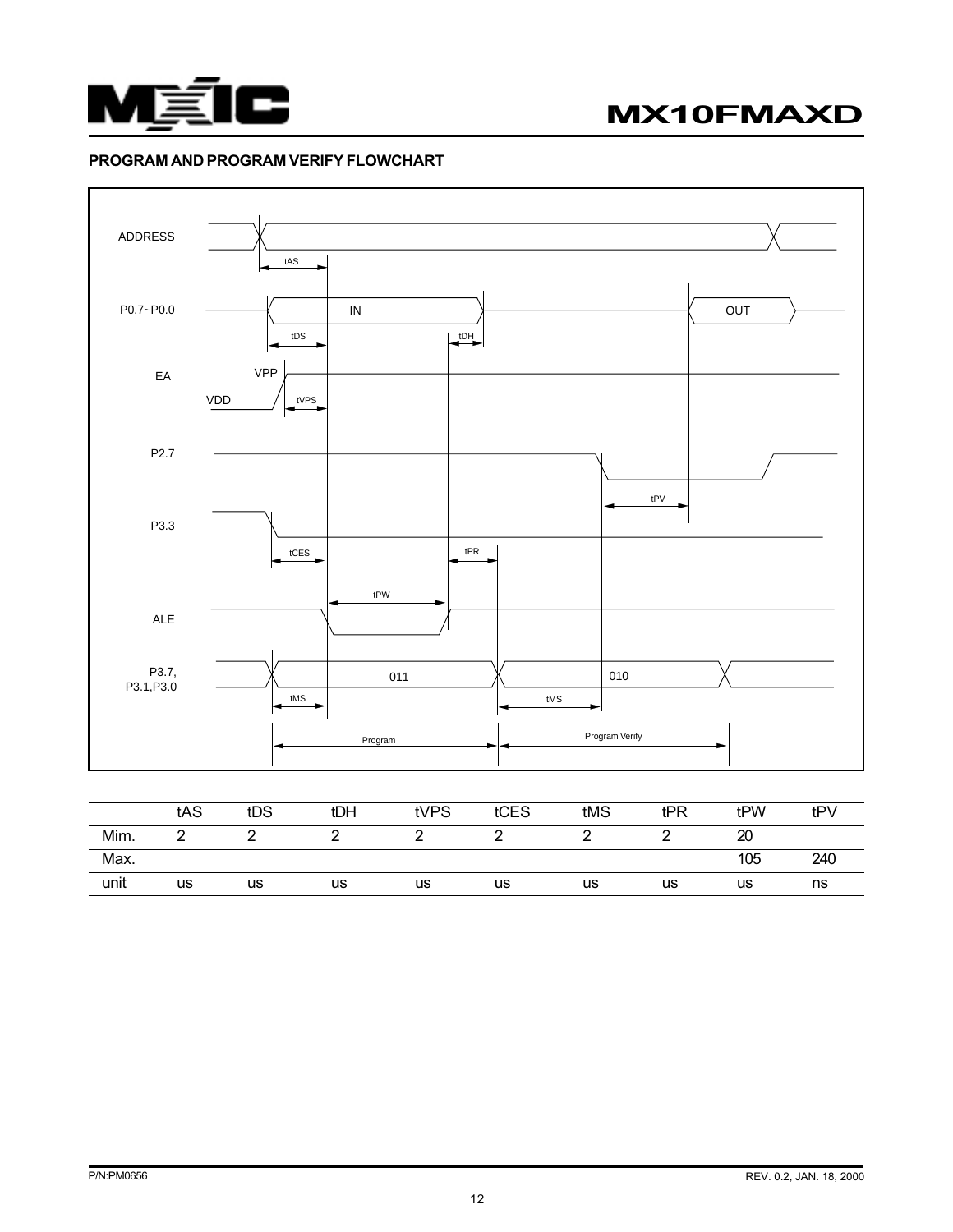



#### PROGRAM LOCK BITS AND PROGRAM VERIFY LOCK BITS FLOWCHART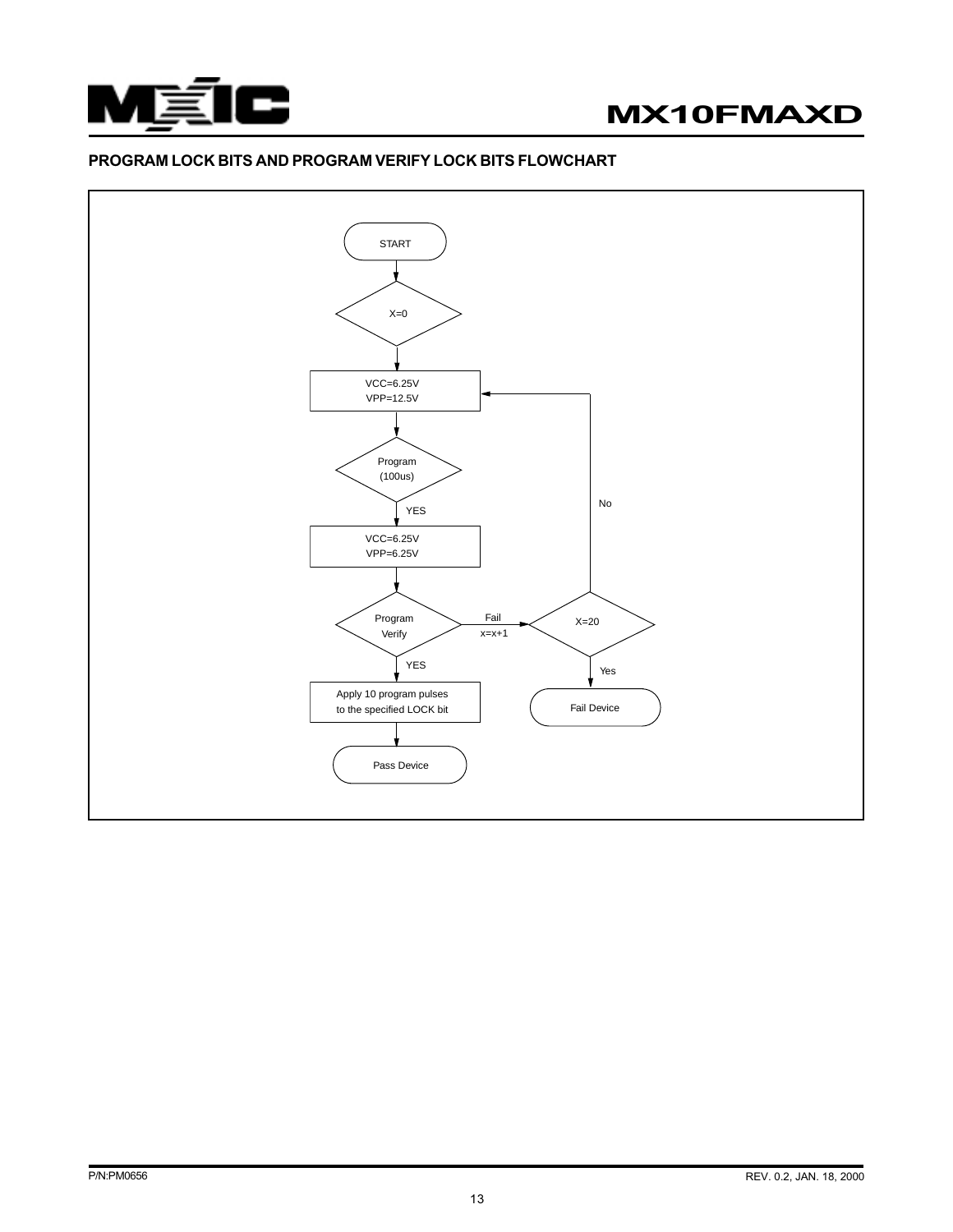

#### PROGRAM LOCK BITS AND PROGRAM VERIFY LOCK BITS WAVEFORM



|      |           | tVPS tCES tMS tPR tPW |    |    |     | tPV |
|------|-----------|-----------------------|----|----|-----|-----|
| Mim. | -2        |                       |    |    | 20  |     |
| Max. |           |                       |    |    | 105 | 240 |
| unit | <b>us</b> | us                    | us | us | us  | ns  |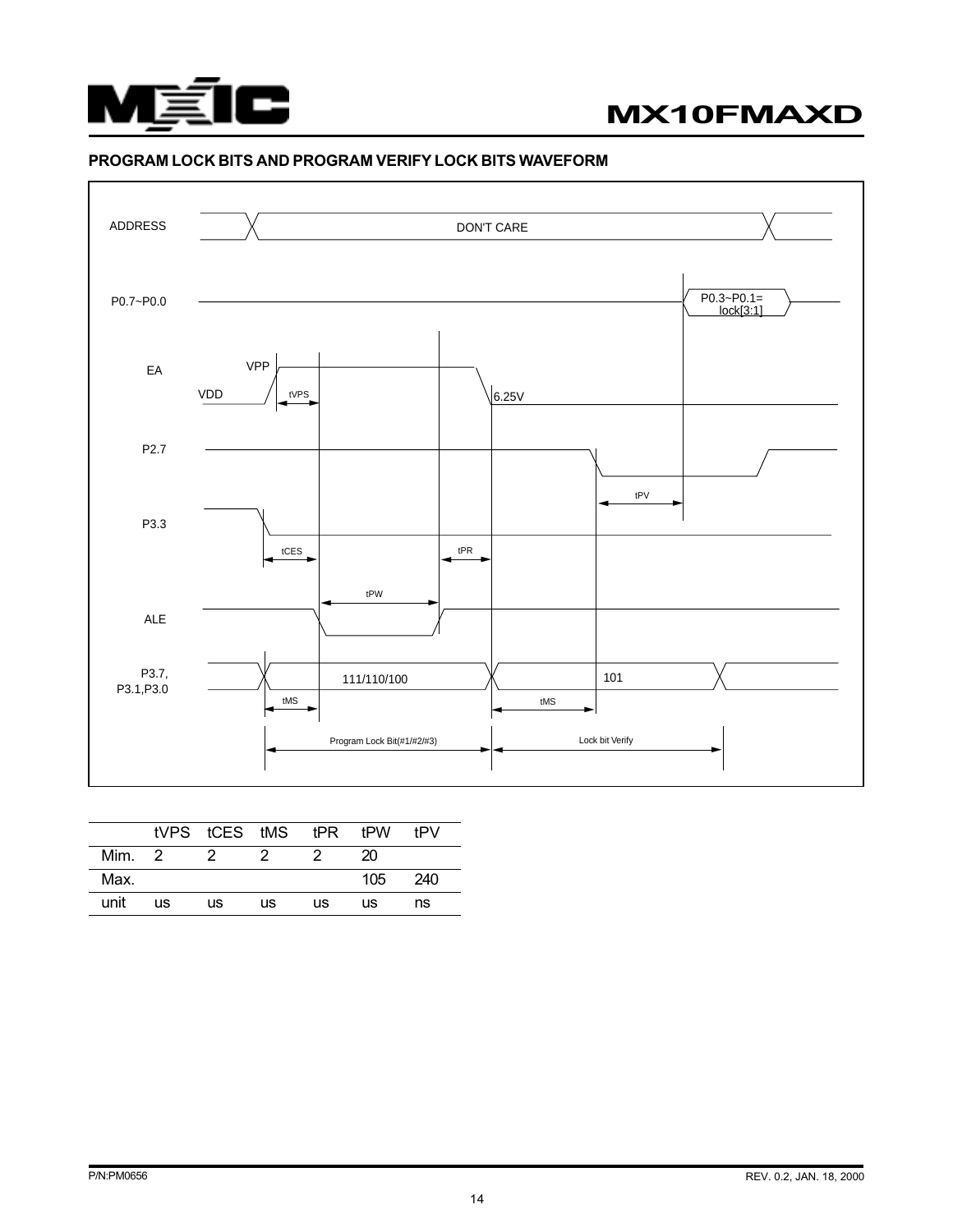

# OPERATING CONDITIONS

| <b>Symbol</b> | <b>Description</b>             | Min | <b>Max</b> | <b>Units</b>    |
|---------------|--------------------------------|-----|------------|-----------------|
| <b>TA</b>     | Ambient Temperature Under Bias |     |            |                 |
|               | Commerical                     |     | $+70$      | °C              |
| VCC           |                                | 4.5 | 5.5        |                 |
| fOSC          | <b>Oscillator Frequency</b>    | 3.5 | 40         | MH <sub>z</sub> |

# DC CHARACTERISTICS (Over Operating Conditions)

All parameter values apply to all devices unless otherwise indicated.

| Symbol      | Parameter                         | Min          | Typ | Max         | Unit         | <b>Test Conditions</b> |
|-------------|-----------------------------------|--------------|-----|-------------|--------------|------------------------|
|             |                                   |              |     | (Note 4)    |              |                        |
| <b>VIL</b>  | Input Low Voltage                 | $-0.5$       |     | 0.2 VCC-0.1 | $\vee$       |                        |
| VIL1        | Input Low Voltage EA              | $\mathbf{0}$ |     | 0.2 VCC-0.3 | $\vee$       |                        |
| VIH         | Input High Voltage                | 0.2 VCC+0.9  |     | $VCC+0.5$   | $\vee$       |                        |
|             | (Except XTAL1, RST)               |              |     |             |              |                        |
| VIH1        | Input High Voltage                | 0.7 VCC      |     | $VCC+0.5$   | $\vee$       |                        |
|             | (XTAL1, RST)                      |              |     |             |              |                        |
| <b>VOL</b>  | Output Low Voltage (Note 5)       |              |     |             |              |                        |
|             | (Ports 1, 2, and 3)               |              |     | 0.4         | $\mathsf{V}$ | $IOL=1.6$ mA (Note 1)  |
| VOL1        | Output Low Voltage (Note 5)       |              |     |             |              |                        |
|             | (Port 0, ALE, PSEN)               |              |     | 0.4         | V            | $IOL=3.2$ mA (Note 1)  |
| VOH         | Output High Voltage               | 0.9 VDD      |     |             | $\vee$       | $IOH = -10 uA$         |
|             | (Port 1, 2 and 3, ALE, PSEN)      | 0.75 VDD     |     |             | $\vee$       | $IOH=.30 uA$           |
|             |                                   | 0.5 VDD      |     |             | $\vee$       | IOH=-60uA              |
| VOH1        | Output High Voltage               | 0.9 VDD      |     |             | $\vee$       | IOH=-80 uA             |
|             | (Port 0 in External Bus Mode)     | 0.75 VDD     |     |             | $\vee$       | IOH=-300 uA            |
|             |                                   | 0.5 VDD      |     |             | V            | IOH=-800 uA            |
| IIL         | Logical 0 Input Current           |              |     | $-50$       | uA           | $VIN = 0.4V$           |
|             | (Ports 1, 2 and 3)                |              |     |             |              |                        |
| ILI         | Input leakage Current (Port 0)    |              |     | ±10         | uA           | VIN=VIL or VIH         |
| <b>ITL</b>  | Logical 1 to 0 Transition Current |              |     | $-750$      | uA           | $VIN = 2V$             |
|             | (Ports 1, 2 and 3)                |              |     |             |              |                        |
|             | Industrial                        |              |     |             |              |                        |
| <b>PRST</b> | <b>RST Pulldown Resistor</b>      | 15           |     | 150         | K ohm        |                        |
| CIO         | Pin Capacitance                   |              | 10  |             | pF           | @1 MHz, 25℃            |
| ICC         | Power Supply Current:             |              |     |             |              | (Note 3)               |
|             | Active Mode at 40 MHz             |              |     | 60          | mA           |                        |
|             | Idle Mode at 40 MHz(70℃ 5.5V)     |              |     | 40          | mA           |                        |
|             | Power Down Mode                   |              |     | 100         | uA           |                        |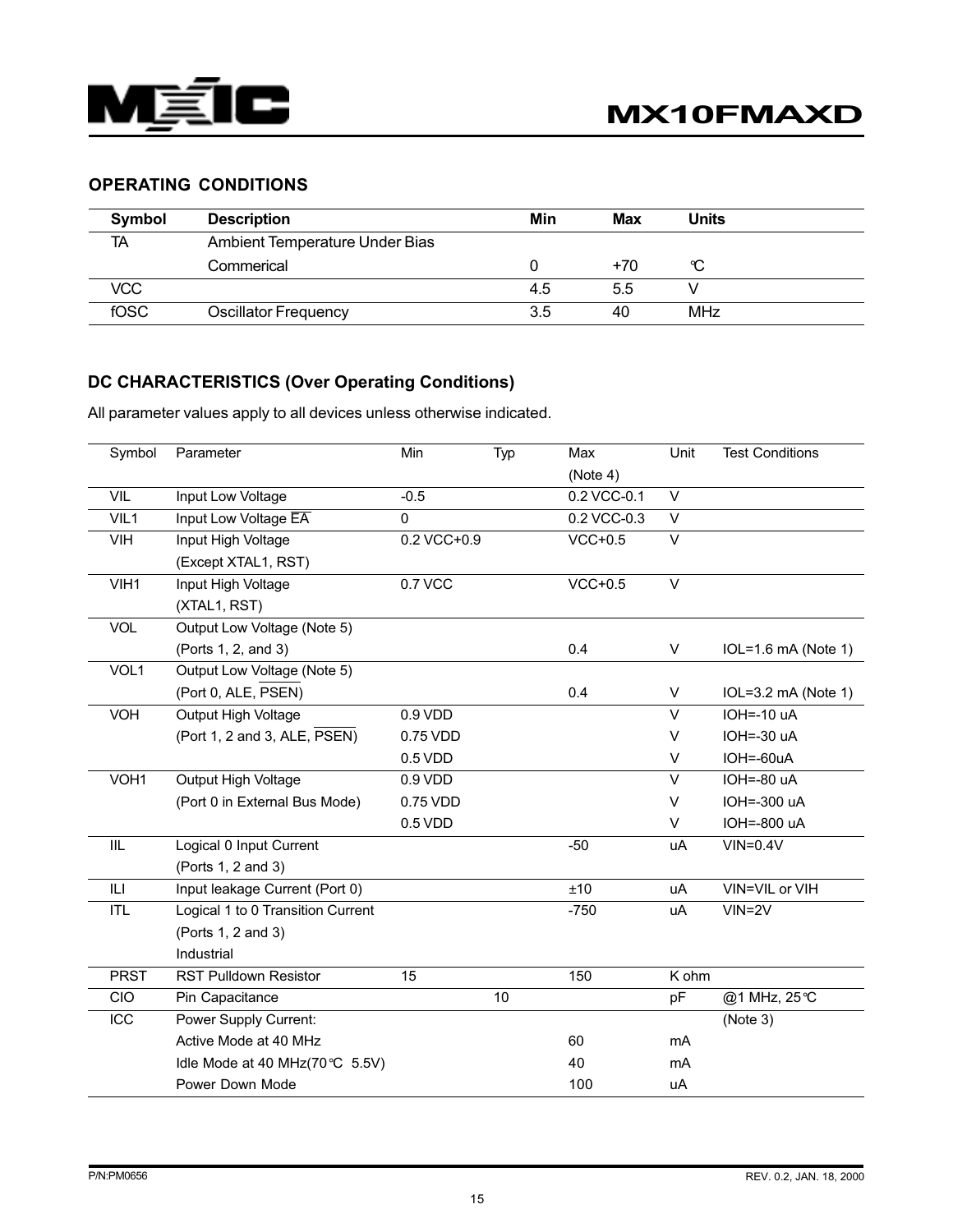

#### NOTES:

- 1. Capacitive loading on Ports 0 and 2 may cause noise pulses above 0.4V to be superimposed on the VOLs of ALE and Ports 1, 2 and 3. The noise is due to external bus capacitance discharging into the Port 0 and Port 2 pins when these pins change from 1 to 0. In applications where capacitive loading exceeds 100 pF, the noise pulses on these signlas may exceed 0.8V. It may be desirable to qualify ALE or other signals with a Schmitt Triggers, or CMOS-level input logic.
- 2. Capacitive loading on Ports 0 and 2 cause the VOH on ALE and PSEN to drop below the 0.9 VCC specification when the address lines are stabilizing.
- 3. Minimum VCC for Power Down is 2V.
- 4. Typicals are based on a limited number of samples and are not guaranteed. The values listed are room temperature and 5V.

5. Under steady state (non-transient) conditions, IOL must be externally limited as follows:

| Maximum IOL per port pin:<br>Maximum IOL per 8-bit port: |                              | 10 <sub>m</sub> A         |
|----------------------------------------------------------|------------------------------|---------------------------|
|                                                          | Port 0:<br>Ports 1, 2 and 3: | 26mA<br>15 <sub>m</sub> A |

Maximum total IOL for all output pins: 71mA

If IOL exceeds the test condition, VOL may exceed the related specification. Pins are not guaranteed to sink current greater than the listed test conditions.



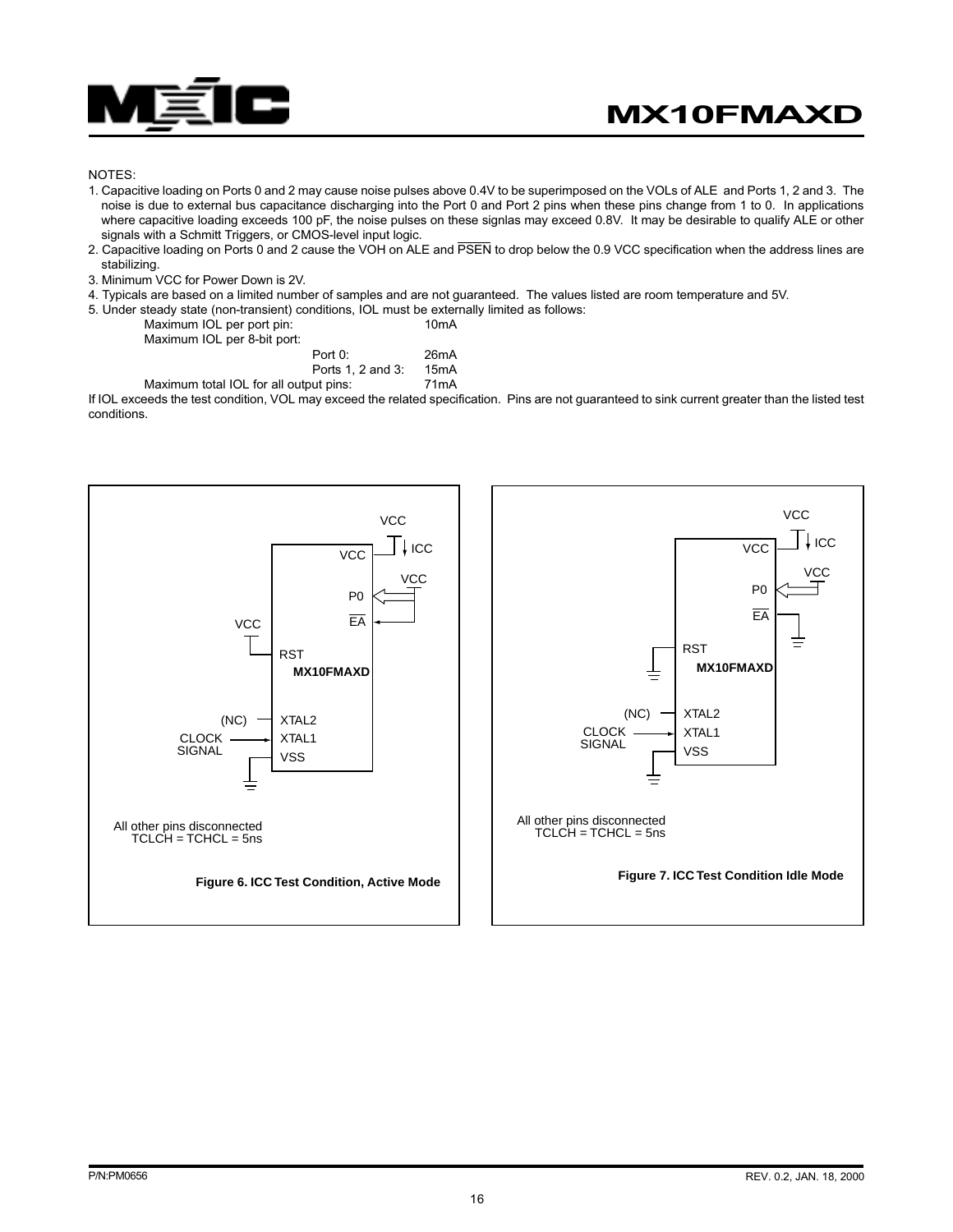





# EXPLANATION OF THE AC SYMBOLS

Each timing symbol has 5 characters. The first character is always a "T" (stands for time). The other characters, depending on their positions, stand for the name of a signal or the logical status of that signal. The following is a list of all the characters and what they stand for.

A: Address C: Clock D: Input Data H: Logic level HIGH L: Logic level LOW, or ALE P: PSEN

Q: Output Data R: RD signal T: Time V: Valid W: WR signal X: No longer a valid logic level Z: Float

For example,

TAVLL = Time from Address Valid to ALE Low TLLPL = Time from ALE Low to  $\overline{PSEN}$  Low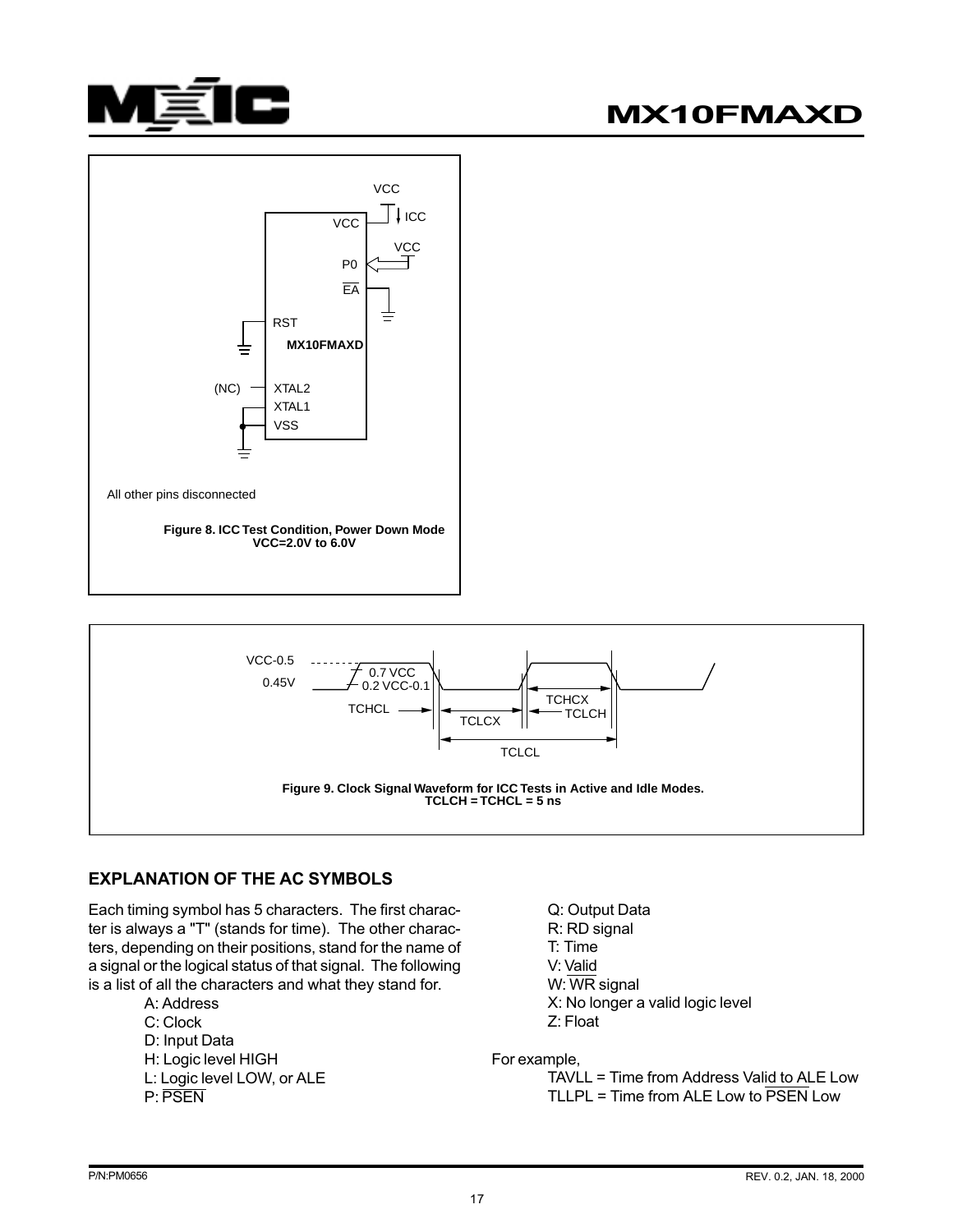

# AC CHARACTERISTICS

(Over Operating Conditions, Load Capacitance for Port 0, ALE/PROG and PSEN = 100 pF, Load Capacitance for All Other Outputs = 80 pF)

tCK min. = 1/f max. (maximum operating frequency); tCK=clock period

| <b>SYMBOL</b> | <b>PARAMETER</b>                                |                          | 40 MHz                   |           |
|---------------|-------------------------------------------------|--------------------------|--------------------------|-----------|
|               |                                                 | <b>MIN</b>               | <b>MAX</b>               |           |
|               | <b>EXTERNAL PROGRAM MEMORY</b>                  |                          |                          |           |
| <b>TLHLL</b>  | ALE PULSE DURATION                              | 20                       | $\blacksquare$           | <b>NS</b> |
| <b>TAVLL</b>  | ADDRESS SET-UP TIME TO ALE                      | 17                       |                          | <b>NS</b> |
| <b>TLLAX</b>  | ADDRESS HOLD TIME AFTER ALE                     | 10                       | $\blacksquare$           | <b>NS</b> |
| <b>TLLIV</b>  | TIME FROM ALE TO VALID INSTRUCTION INPUT        | $\blacksquare$           | 55                       | <b>NS</b> |
| <b>TLLPL</b>  | TIME FROM ALE TO CONTROL PULSE PSEN             | 17                       |                          | <b>NS</b> |
| <b>TPLPH</b>  | <b>CONTROL PULSE DURATION PSEN</b>              | 70                       | $\overline{\phantom{a}}$ | <b>NS</b> |
| <b>TPLIV</b>  | TIME FROM PSEN TO VALID INSTRUCTION INPUT       | $\blacksquare$           | 12                       | <b>NS</b> |
| <b>TPXIX</b>  | <b>INPUT INSTRUCTION HOLD TIME AFTER PSEN</b>   | 0                        |                          | <b>NS</b> |
| <b>TPXIZ</b>  | <b>INPUT INSTRUCTION FLOAT DELAY AFTER PSEN</b> | $\blacksquare$           | 20                       | <b>NS</b> |
| <b>TAVIV</b>  | ADDRESS TO VALID INSTRUCTION INPUT              | $\blacksquare$           | 95                       | <b>NS</b> |
| <b>TPLAZ</b>  | TO PSEN ADDRESS FLOAT TIME                      |                          | 10                       | <b>NS</b> |
|               | <b>EXTERNAL DATA MEMORY</b>                     |                          |                          |           |
| <b>TLHLL</b>  | ALE PULSE DURATION                              | 20                       | $\blacksquare$           | <b>NS</b> |
| <b>TAVLL</b>  | ADDRESS SET-UP TIME TO ALE                      | 17                       |                          | <b>NS</b> |
| <b>TLLAX</b>  | ADDRESS HOLD TIME AFTER ALE                     | 10                       | $\blacksquare$           | <b>NS</b> |
| <b>TRLRH</b>  | <b>RD PULSE DURATION</b>                        | 80                       | $\blacksquare$           | <b>NS</b> |
| <b>TWLWH</b>  | <b>WR PULSE DURATION</b>                        | 80                       |                          | <b>NS</b> |
| <b>TRLDV</b>  | RD TO VALID DATA INPUT                          | $\blacksquare$           | 60                       | <b>NS</b> |
| <b>TRHDX</b>  | DATA HOLD TIME AFTER RD                         | 0                        | $\blacksquare$           | <b>NS</b> |
| <b>TRHDZ</b>  | DATA FLOAT DELAY AFTER RD                       | 32                       | $\overline{a}$           | <b>NS</b> |
| <b>TLLDV</b>  | TIME FROM ALE TO VALID DATA INPUT               | $\overline{\phantom{a}}$ | 90                       | <b>NS</b> |
| <b>TAVDV</b>  | ADDRESS TO VALID INPUT                          |                          | 105                      | <b>NS</b> |
| <b>TLLWL</b>  | TIME FROM ALE TO RD OR WR                       | 40                       | 140                      | <b>NS</b> |
| <b>TAVWL</b>  | TIME FROM ADDRESS TO RD OR WR                   | 45                       | $\blacksquare$           | <b>NS</b> |
| <b>TWHLH</b>  | TIME FROM RD OR WR HIGH TO ALE HIGH             | 10                       | 55                       | <b>NS</b> |
| <b>TQVWX</b>  | DATA VALID TO WR TRANSITION                     | 10                       | $\blacksquare$           | <b>NS</b> |
| <b>TQVWH</b>  | DATA SET-UP TIME BEFORE WR                      | 125                      | $\blacksquare$           | <b>NS</b> |
| <b>TWHQX</b>  | DATA HOLD TIME AFTER WR                         | 10                       |                          | <b>NS</b> |
| <b>TRLAZ</b>  | ADDRESS FLOAT DELAY AFTER RD                    | $\blacksquare$           | $\mathbf 0$              | <b>NS</b> |

NOTE:

1. The maximun operating frequency is limited to 40 MHz and the minimum to 3.5 MHz.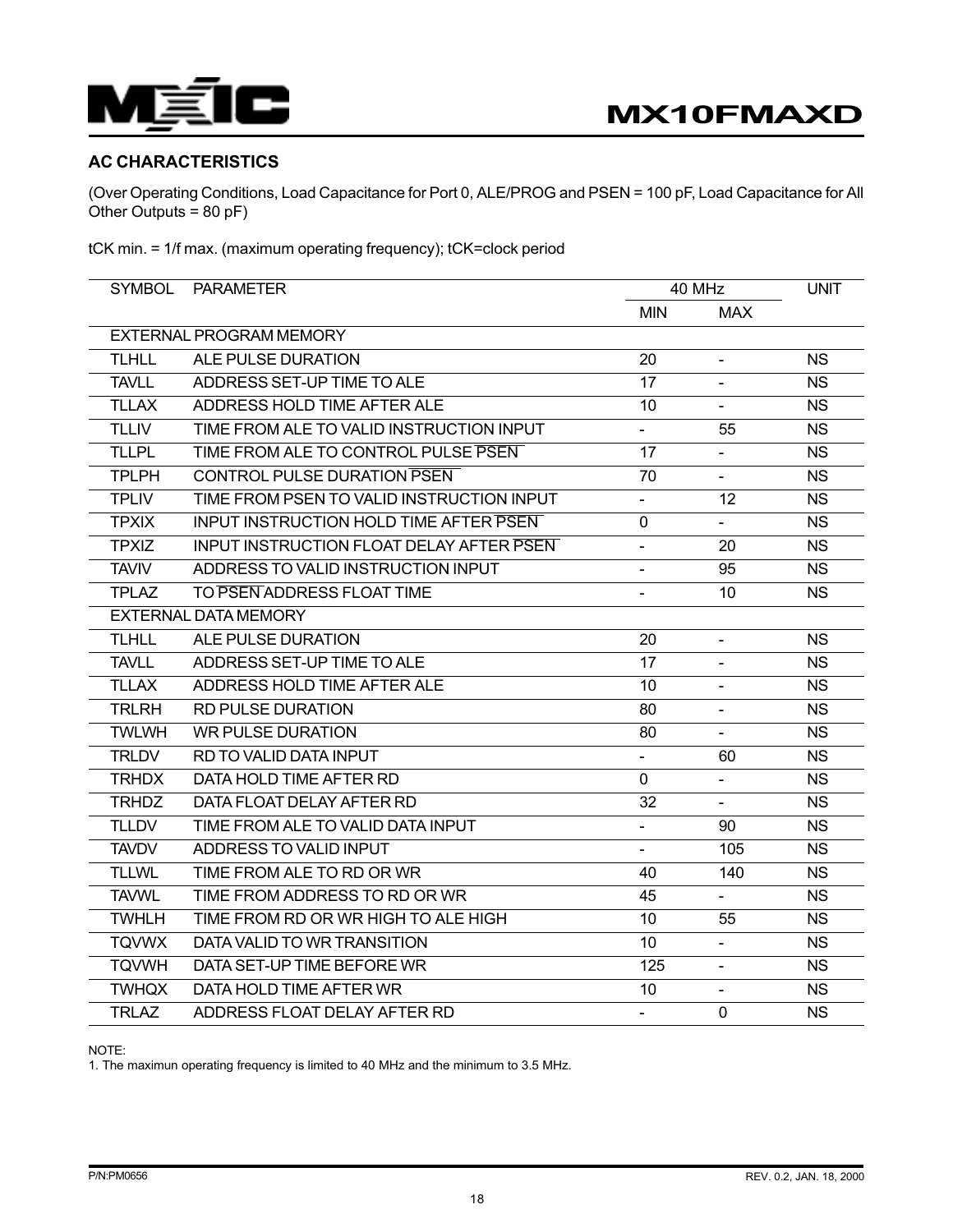

# External clock drive XTAL

| <b>SYMBOL</b> | <b>PARAMETER</b>            |            | <b>VARIABLE CLOCK</b> |            |
|---------------|-----------------------------|------------|-----------------------|------------|
|               |                             | <b>MIN</b> | <b>MAX</b>            |            |
| <b>fCLK</b>   | clock frequency             | 3.5        | 40                    | <b>MHz</b> |
| tCLCL         | clock period                | 25         | 285.7                 | ns         |
| <b>tCHCX</b>  | <b>HIGH</b> time            | 11         | tCK-tCLCX             | ns         |
| tCLCX         | LOW time                    | 11         | tCK-tCHCX             | ns         |
| <b>tCLCH</b>  | <b>RISE</b> time            |            | 20                    | ns         |
| tCHCL         | <b>FALL</b> time            | -          | 20                    | ns         |
| tCY           | cycle time $(tCY = 12 tCK)$ | 0.3        | 3.43                  | ms         |

#### SERIAL PORT CHARACTERISTICS

#### Serial Port Timing : Shift Register Mode

VDD =  $5V\pm10\%$ ; VSS = 0V; Tamb=0 °C; Load Capacitance = 80 pF

| <b>SYMBOL</b> | <b>PARAMETER</b>                         | 40 MHz OSCILLATOR |                          | <b>UNIT</b> |
|---------------|------------------------------------------|-------------------|--------------------------|-------------|
|               |                                          | <b>MIN</b>        | <b>MAX</b>               |             |
| tXLXL         | Serial Port clock cycle time             | 300               | $\overline{\phantom{a}}$ | ns          |
| tOVXH         | Output data setup to clock rising edge   | 138               | $\qquad \qquad$          | ns          |
| <b>tXHQX</b>  | Output data hold after clock rising edge |                   | $\overline{\phantom{0}}$ | ns          |
| <b>tXHDX</b>  | Input data hold after clock rising edge  |                   | $\overline{\phantom{0}}$ | ns          |
| <b>tXHDV</b>  | Clock rising edge to input data valid    |                   | 138                      | ns          |

#### EXTERNAL CLOCK DRIVE WAVEFORM



# AC TESTING INPUT, OUTPUT WAVEFORMS FLOAT WAVEFORM



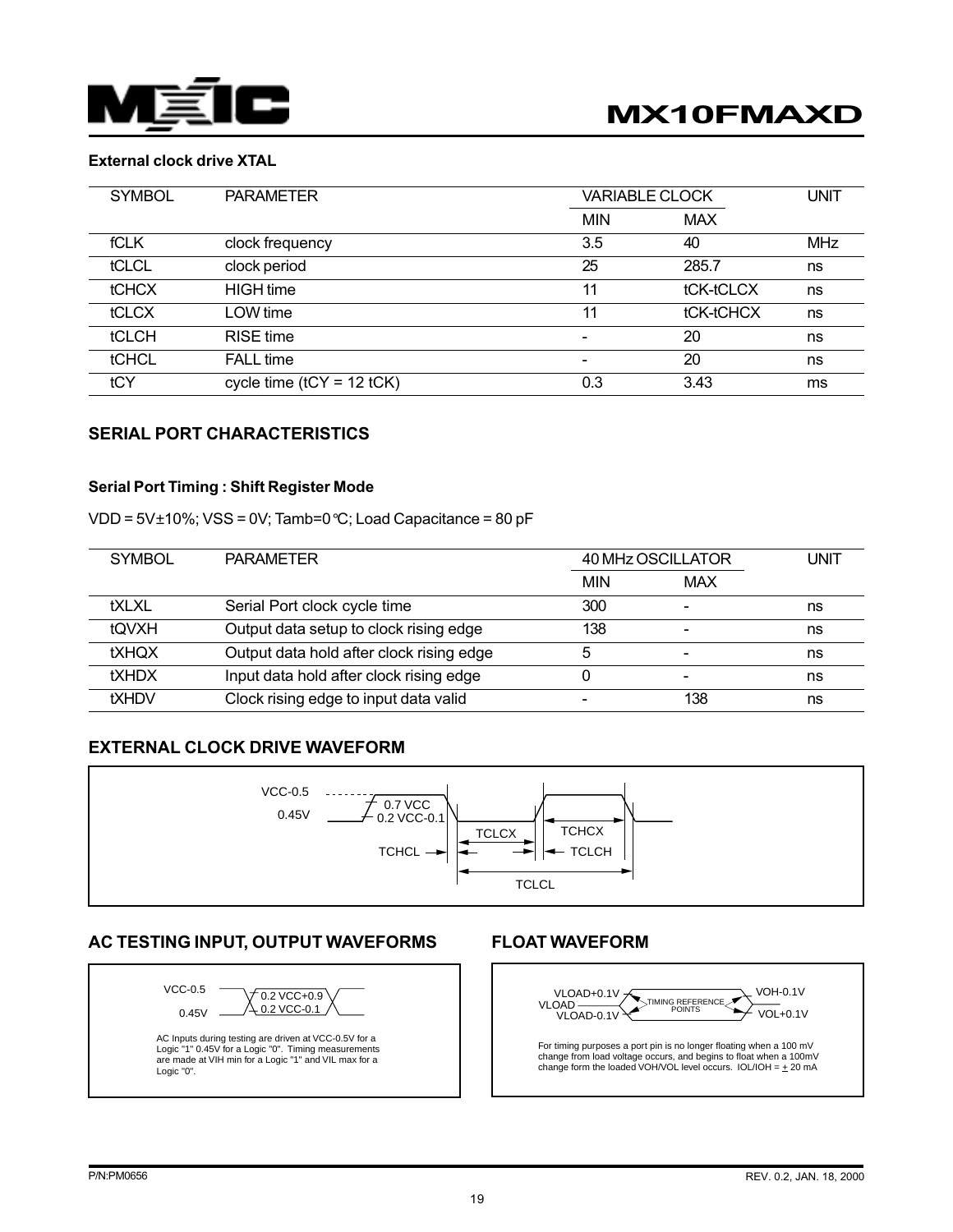

## EXTERNAL PROGRAM MEMORY READ CYCLE



# EXTERNAL DATA MEMORY READ CYCLE

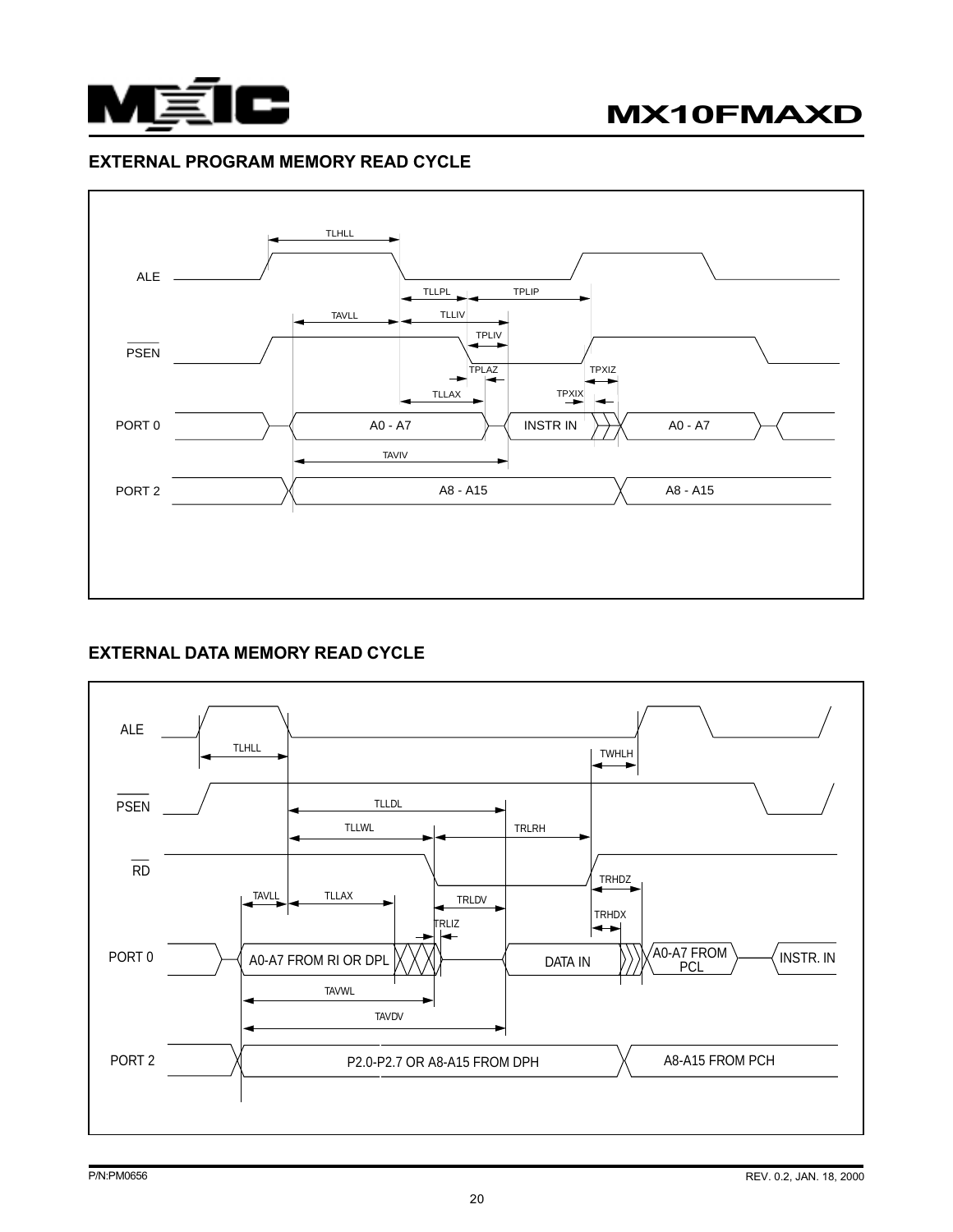



# EXTERNAL DATA MEMORY WRITE CYCLE



# SHIFT REGISTER MODE TIMING WAVEFORMS

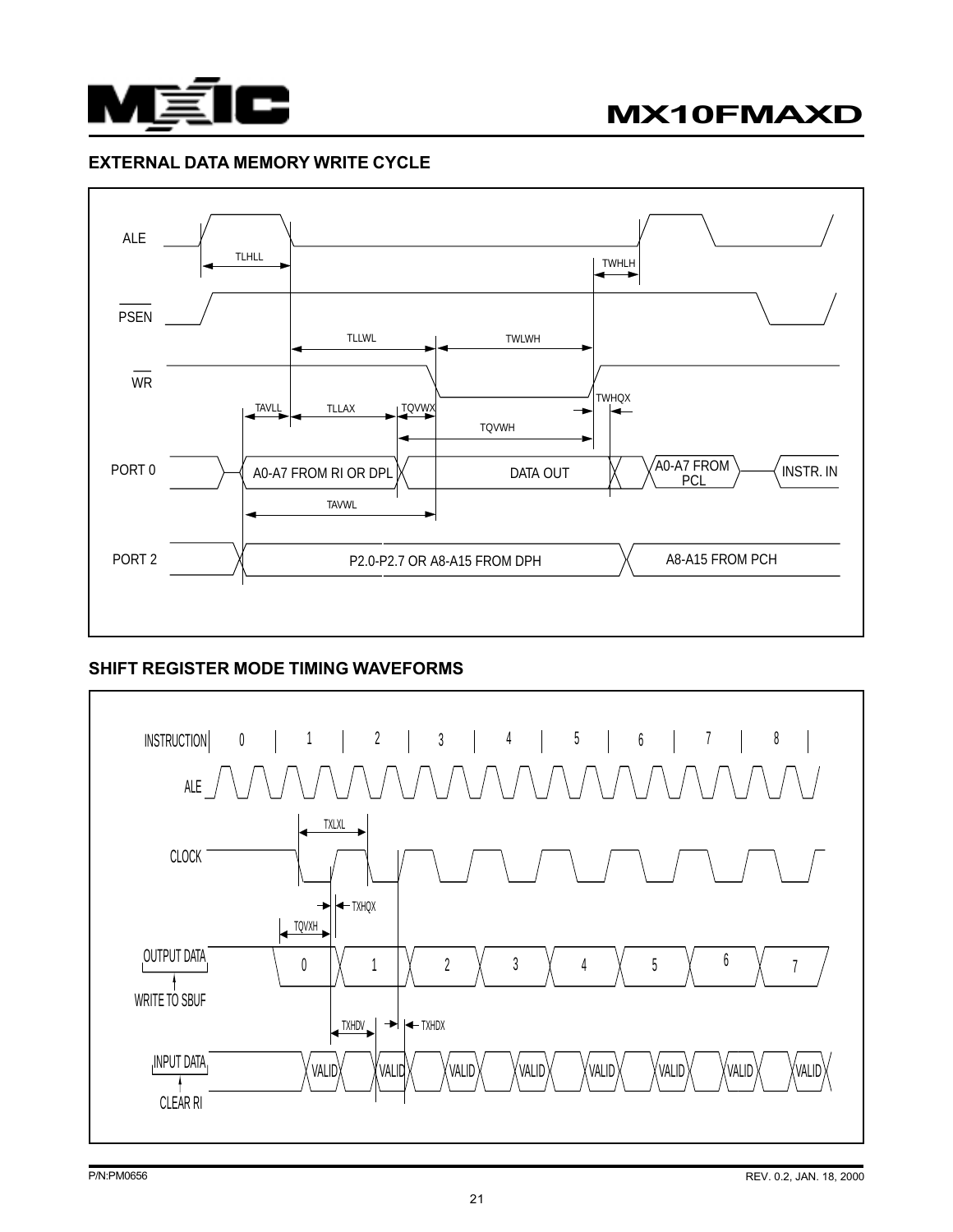

# Package Information QFP 44

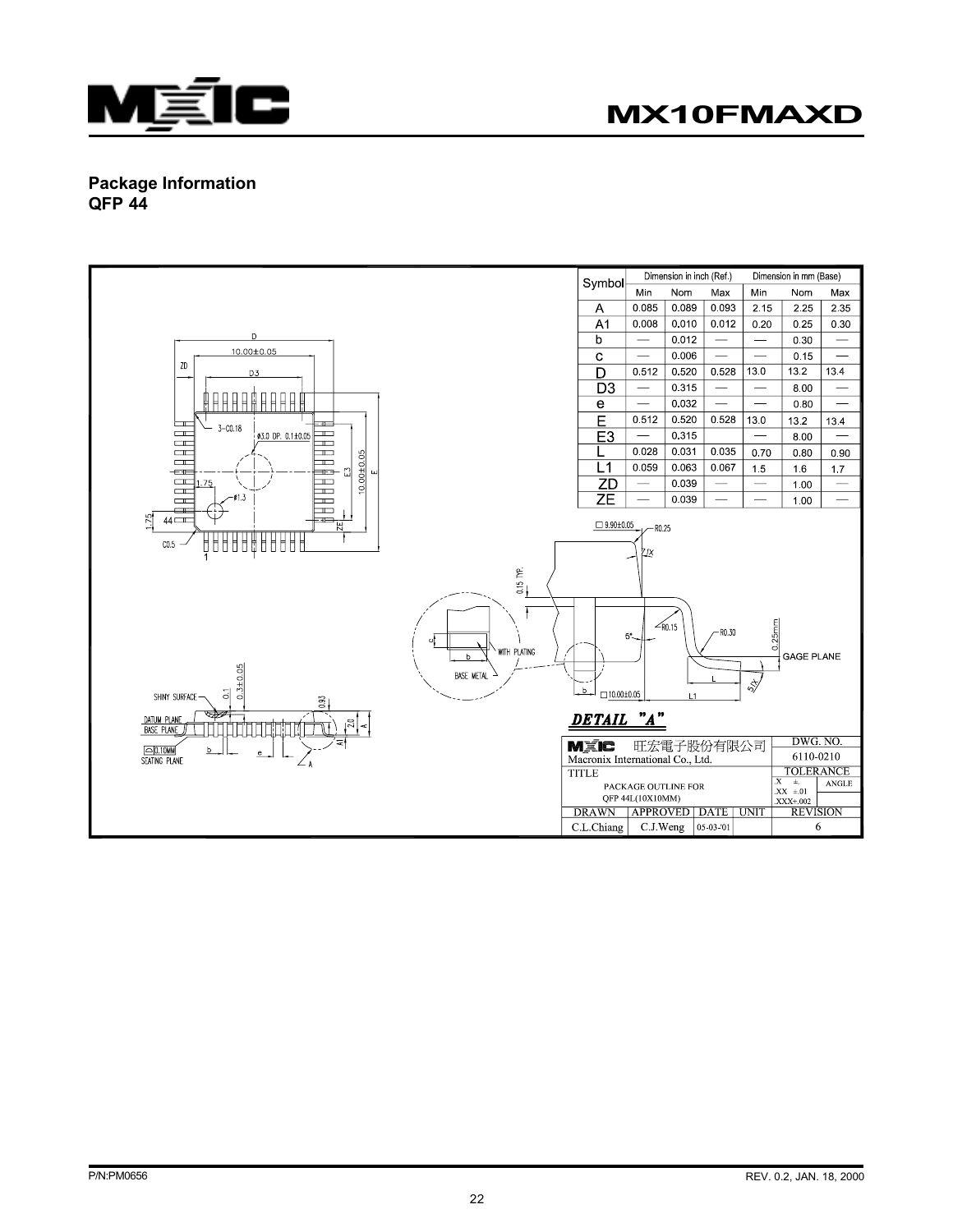



## PLCC 44

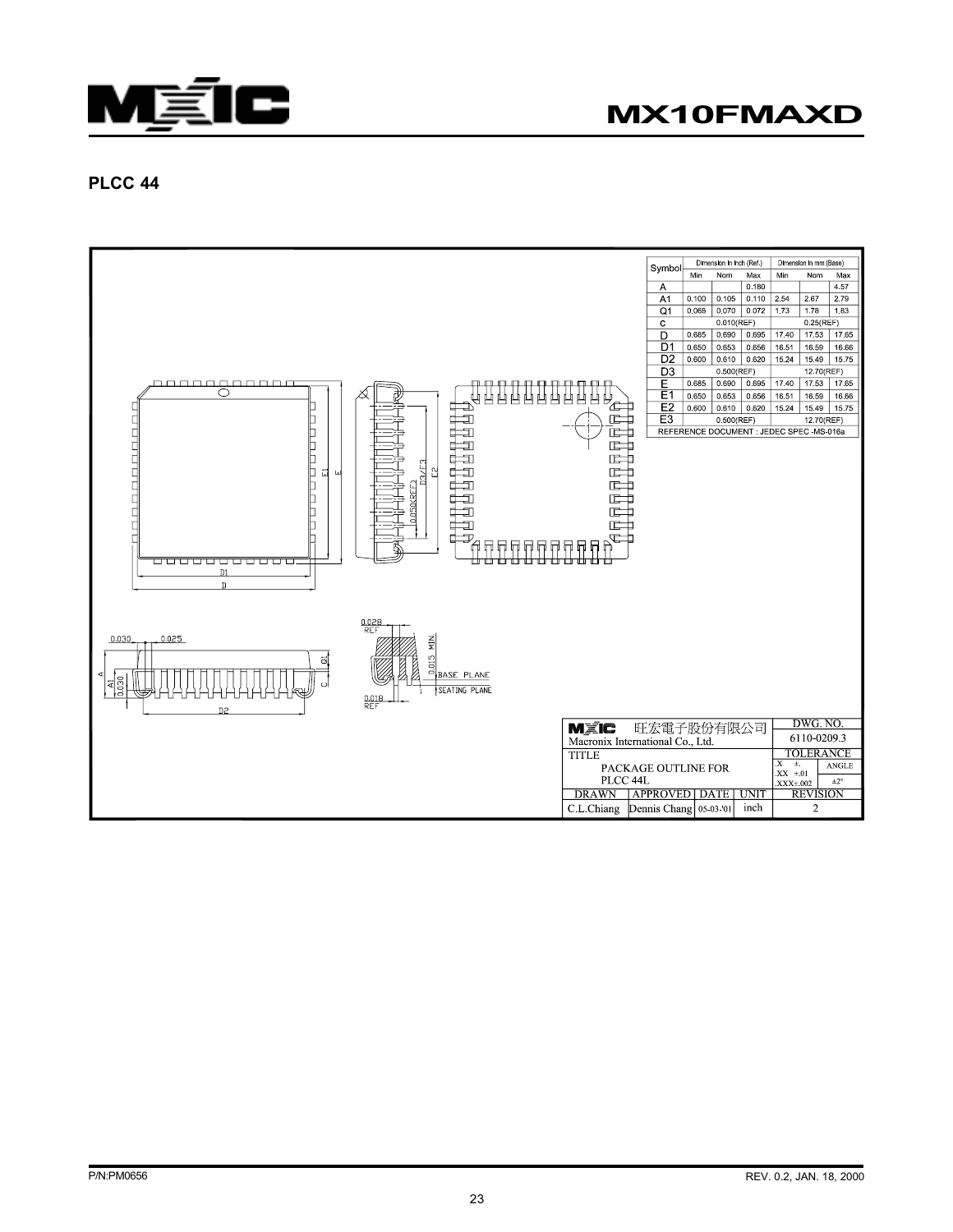



DIP 40